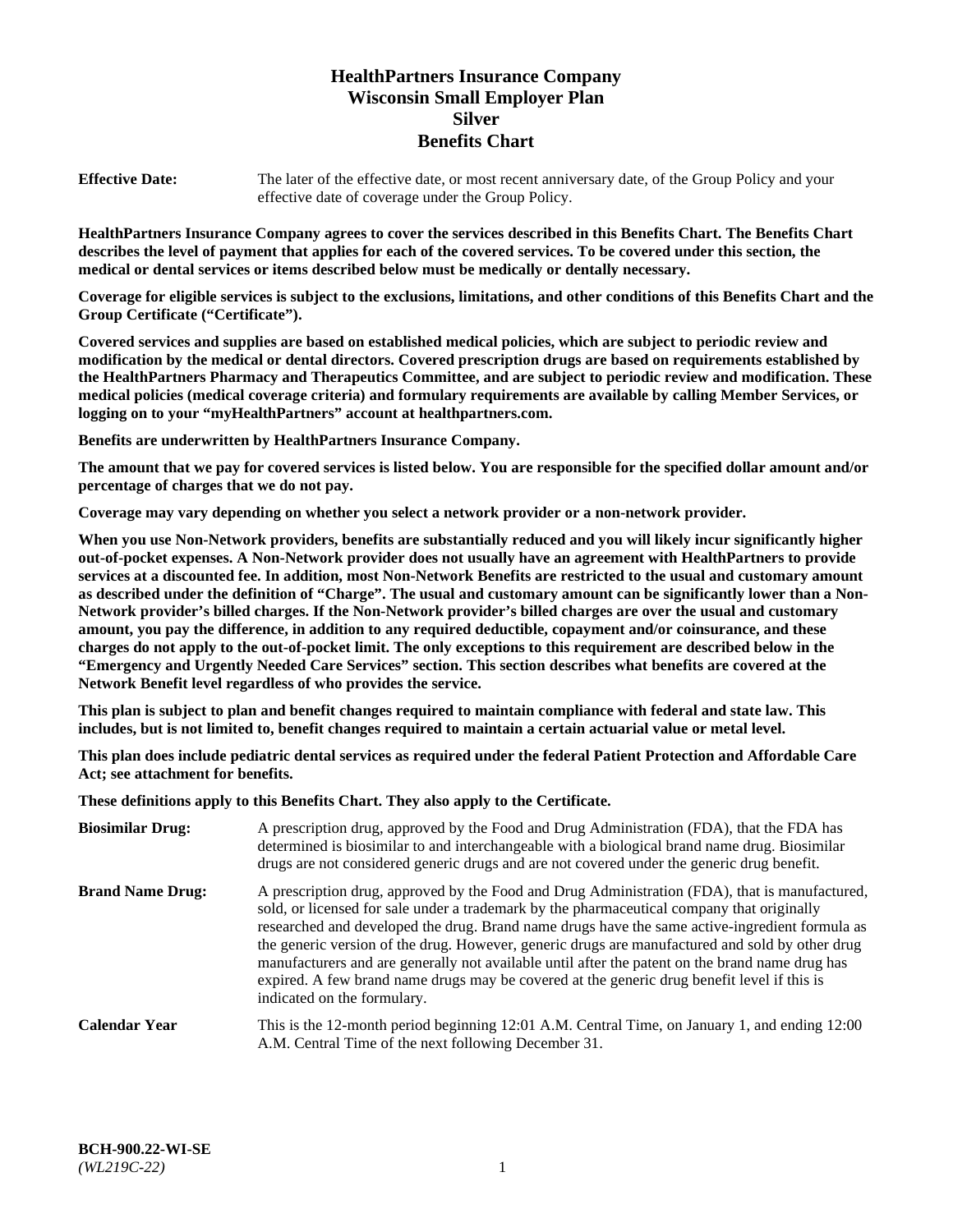| <b>Charge:</b> | For covered services delivered by a network provider, this is the provider's discounted fee for a<br>given medical/surgical service, procedure or item.                                                                                                                                                                                                                                                                                                                                                                                                                                                                                                                                                                 |
|----------------|-------------------------------------------------------------------------------------------------------------------------------------------------------------------------------------------------------------------------------------------------------------------------------------------------------------------------------------------------------------------------------------------------------------------------------------------------------------------------------------------------------------------------------------------------------------------------------------------------------------------------------------------------------------------------------------------------------------------------|
|                | For covered services delivered by non-network providers, a contracted rate may apply if such<br>arrangement is available to HealthPartners.                                                                                                                                                                                                                                                                                                                                                                                                                                                                                                                                                                             |
|                | For the usual and customary charge for covered services delivered by non-network providers, our<br>payment is calculated using one of the following options, depending on availability: 1) a<br>percentage of the Medicare fee schedule; 2) a comparable schedule if the service is not on the<br>Medicare fee schedule; or 3) a commercially reasonable rate for such service if a fee schedule is<br>not available.                                                                                                                                                                                                                                                                                                   |
|                | The usual and customary charge is the maximum amount allowed that we consider in the<br>calculation of the payment of charges incurred for certain covered services. You must pay for any<br>charges above the usual and customary charge, and they do not apply to the out-of-pocket limit.                                                                                                                                                                                                                                                                                                                                                                                                                            |
|                | A charge is incurred for covered ambulatory medical and surgical services, on the date the service<br>or item is provided. A charge is incurred for covered inpatient services, on the date of admission to<br>a hospital. To be covered, a charge must be incurred on or after your effective date and on or<br>before the termination date.                                                                                                                                                                                                                                                                                                                                                                           |
|                | Copayment/Coinsurance: The specified dollar amount, or percentage, of charges incurred for covered services, which we do<br>not pay, but which you must pay, each time you receive certain medical services, procedures or<br>items. Our payment for those covered services or items begins after the copayment or coinsurance<br>is satisfied. Covered services or items requiring a copayment or coinsurance are specified in this<br>Benefits Chart.                                                                                                                                                                                                                                                                 |
|                | For services provided by a network provider:<br>An amount which is listed as a flat dollar copayment is applied to a network provider's discounted<br>charge for a given service. However, if the network provider's discounted charge for a service or<br>item is less than the flat dollar copayment, you will pay the network provider's discounted charge.<br>An amount which is listed as a percentage of charges or coinsurance is based on the network<br>provider's discounted charges, calculated at the time the claim is processed, which may include an<br>agreed upon fee schedule rate for case rate or withhold arrangements.                                                                            |
|                | For services provided by a non-network provider:<br>Any copayment or coinsurance is applied to the lesser of the provider's charges or the usual and<br>customary charge for a service.                                                                                                                                                                                                                                                                                                                                                                                                                                                                                                                                 |
|                | A copayment or coinsurance is due at the time a service is provided, or when billed by the<br>provider. The copayment or coinsurance applicable for a scheduled visit with a HealthPartners<br>network provider will be collected for each visit, late cancellation and failed appointment.                                                                                                                                                                                                                                                                                                                                                                                                                             |
| Deductible:    | The specified dollar amount of charges incurred for covered services, which we do not pay, but an<br>enrollee or a family has to pay first in a calendar year. Our payment for those services or items<br>begins after the deductible is satisfied. For network providers, the amount of the charges that apply<br>to the deductible are based on the network provider's discounted charges, calculated at the time<br>the claim is processed, which may include an agreed upon fee schedule rate for case rate or<br>withhold arrangements. For non-network providers, the amount of charges that apply to the<br>deductible are the lesser of the provider's charges or the usual and customary charge for a service. |
|                | Any amounts paid or reimbursed by a third party, including but not limited to: point of service<br>rebates, manufacturer coupons, manufacturer debits cards or other forms of direct reimbursement<br>to an Insured for a product or service, will not apply toward your deductible, to the extent<br>permitted under state and federal law.                                                                                                                                                                                                                                                                                                                                                                            |
|                | Your plan has an embedded deductible. This means once an Insured meets the individual<br>deductible, the plan begins paying benefits for that person. If two or more members of the family<br>meet the family deductible, the plan begins paying benefits for all members of the family,<br>regardless of whether each Insured has met the individual deductible. However, an Insured may<br>not contribute more than the individual deductible toward the family deductible.                                                                                                                                                                                                                                           |
|                | All services are subject to the deductible unless otherwise indicated below in this Benefits Chart.                                                                                                                                                                                                                                                                                                                                                                                                                                                                                                                                                                                                                     |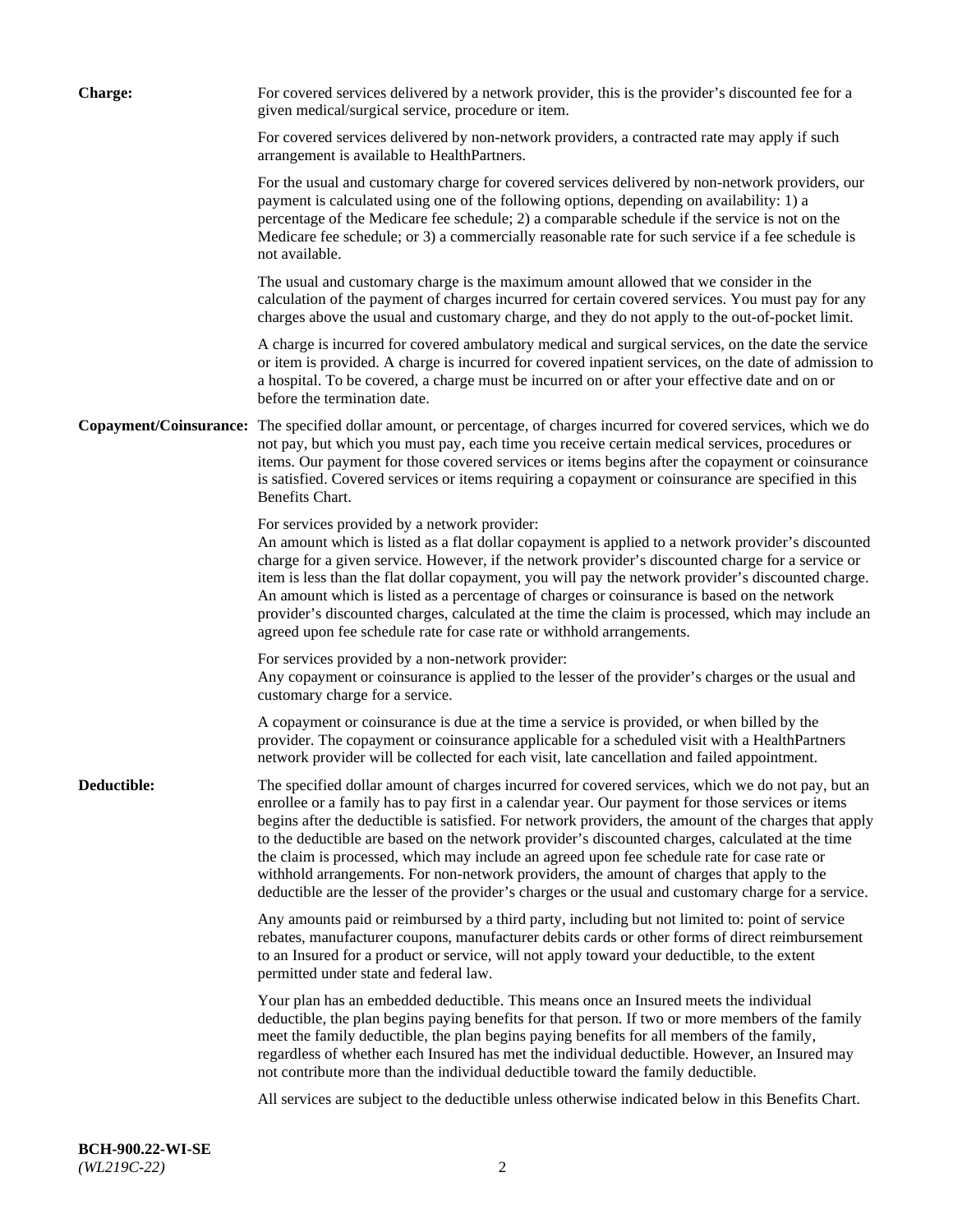| <b>Formulary:</b>                          | This is a current list, which may be revised from time to time, of prescription drugs, medications,<br>equipment and supplies covered by us as indicated in this Benefits Chart which are covered at the<br>highest benefit level. Some drugs on the formulary may require prior authorization to be covered<br>as formulary drugs. The formulary, and information on drugs that require prior authorization, are<br>available by calling Member Services, or logging on to your "myHealthPartners" account at<br>healthpartners.com. |
|--------------------------------------------|---------------------------------------------------------------------------------------------------------------------------------------------------------------------------------------------------------------------------------------------------------------------------------------------------------------------------------------------------------------------------------------------------------------------------------------------------------------------------------------------------------------------------------------|
| <b>Generic Drug:</b>                       | A prescription drug, approved by the Food and Drug Administration (FDA), that the FDA has<br>determined is comparable to a brand name drug product in dosage form, strength, route of<br>administration, quality, intended use and documented bioequivalence. Generally, generic drugs<br>cost less than brand name drugs. Some brand name drugs may be covered at the generic drug<br>benefit level if this is indicated on the formulary.                                                                                           |
| <b>Lifetime Maximum</b><br><b>Benefit:</b> | The specified coverage limit actually paid by us for services and/or charges incurred by you for any<br>given procedure or diagnosis. Payment of benefits under this Benefits Chart ceases when that lifetime<br>maximum benefit is reached. You have to pay for any subsequent charges.                                                                                                                                                                                                                                              |
| <b>Non-Formulary Drug:</b>                 | This is a prescription drug, approved by the Food and Drug Administration (FDA), that is not on<br>the formulary, is medically necessary and is not investigative or experimental or otherwise<br>excluded under the Certificate.                                                                                                                                                                                                                                                                                                     |
| <b>Out-of-Pocket Expenses:</b>             | You pay the specified copayments/coinsurance and deductibles applicable for particular services,<br>subject to the out-of-pocket limit described below. These amounts are in addition to the monthly<br>premium payments.                                                                                                                                                                                                                                                                                                             |
| <b>Out-of-Pocket Limit:</b>                | You pay the copayments/coinsurance and deductibles for covered services, to the individual or<br>family out-of-pocket limit. Thereafter we cover 100% of the charges incurred for all other covered<br>services, for the rest of the calendar year. You pay amounts greater than the out-of-pocket limit if<br>you exceed any lifetime maximum benefit or any visit or day limits.                                                                                                                                                    |
|                                            | Non-Network Benefits above the usual and customary charge (see definition of charge above) do<br>not apply to the out-of-pocket limit.                                                                                                                                                                                                                                                                                                                                                                                                |
|                                            | Non-Network Benefits for transplant surgery do not apply to the out-of-pocket limit.                                                                                                                                                                                                                                                                                                                                                                                                                                                  |
|                                            | Any amounts paid or reimbursed by a third party, including but not limited to: point of service<br>rebates, manufacturer coupons, manufacturer debit cards or other forms of direct reimbursement to<br>an Insured for a product or service, will not apply as an out-of-pocket expense, to the extent<br>permitted under state and federal law.                                                                                                                                                                                      |
|                                            | You are responsible to keep track of the out-of-pocket expenses. Contact Member Services for<br>assistance in determining the amount paid by the enrollee for specific eligible services received.<br>Claims for reimbursement under the out-of-pocket limit provisions are subject to the same time<br>limits and provisions described under the "Claims Provisions" section of the Certificate.                                                                                                                                     |
| <b>Specialty Drug List:</b>                | This is a current list, which may be revised from time to time, of prescription drugs, medications,<br>equipment and supplies, which are typically bio-pharmaceuticals. The purpose of a specialty drug<br>list is to facilitate enhanced monitoring of complex therapies used to treat specific conditions.<br>Specialty drugs are covered by us as indicated in this Benefits Chart. The specialty drug list is<br>available by calling Member Services, or logging on to your "myHealthPartners" account at<br>healthpartners.com. |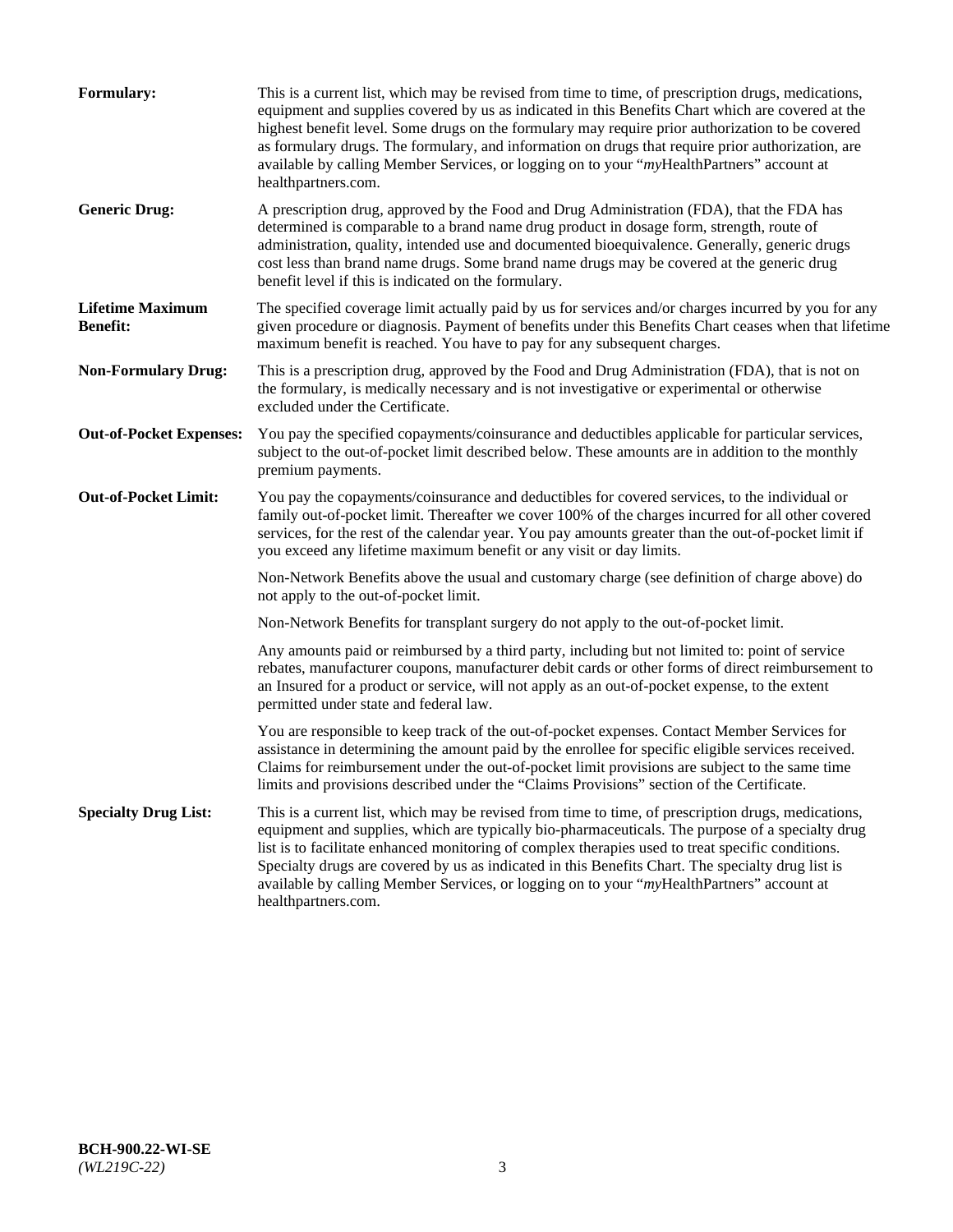### **DEDUCTIBLES AND OUT-OF-POCKET LIMITS**

#### **Individual calendar year deductible**

| <b>Network Benefits</b> | <b>Non-Network Benefits</b> |
|-------------------------|-----------------------------|
| \$4,000                 | \$10,000                    |

### **Family calendar year deductible**

| <b>Network Benefits</b> | <b>Non-Network Benefits</b> |
|-------------------------|-----------------------------|
| \$12,000                | \$20,000                    |

Separate deductibles must be satisfied under the Network Benefits and Non-Network Benefits.

Your plan has an embedded deductible. This means once an Insured meets the individual deductible, the plan begins paying benefits for that person. If two or more members of the family meet the family deductible, the plan begins paying benefits for all members of the family, regardless of whether each Insured has met the individual deductible. However, an Insured may not contribute more than the individual deductible toward the family deductible.

Any amounts paid or reimbursed by a third party, including but not limited to: point of service rebates, manufacturer coupons, manufacturer debits cards or other forms of direct reimbursement to an Insured for a product or service, will not apply toward your deductible, to the extent permitted under state and federal law.

#### **Individual calendar year out-of-pocket limit**

| Network Benefits | <b>Non-Network Benefits</b> |
|------------------|-----------------------------|
| \$8,100          | \$30,000                    |

#### **Family calendar year out-of-pocket limit**

| <b>Network Benefits</b> | <b>Non-Network Benefits</b> |
|-------------------------|-----------------------------|
| \$16,200                | \$60,000                    |

Separate Out-of-Pocket Limits must be satisfied under Network Benefits and Non-Network Benefits.

Non-Network Benefits above the usual and customary charge will not apply to the individual or family Out-of-Pocket Limit.

Non-Network Benefits for transplant surgery do not apply to the Out-of-Pocket Limit.

Any amounts paid or reimbursed by a third party, including but not limited to: point of service rebates, manufacturer coupons, manufacturer debit cards or other forms of direct reimbursement to an Insured for a product or service, will not apply as an out-of-pocket expense, to the extent permitted under state and federal law.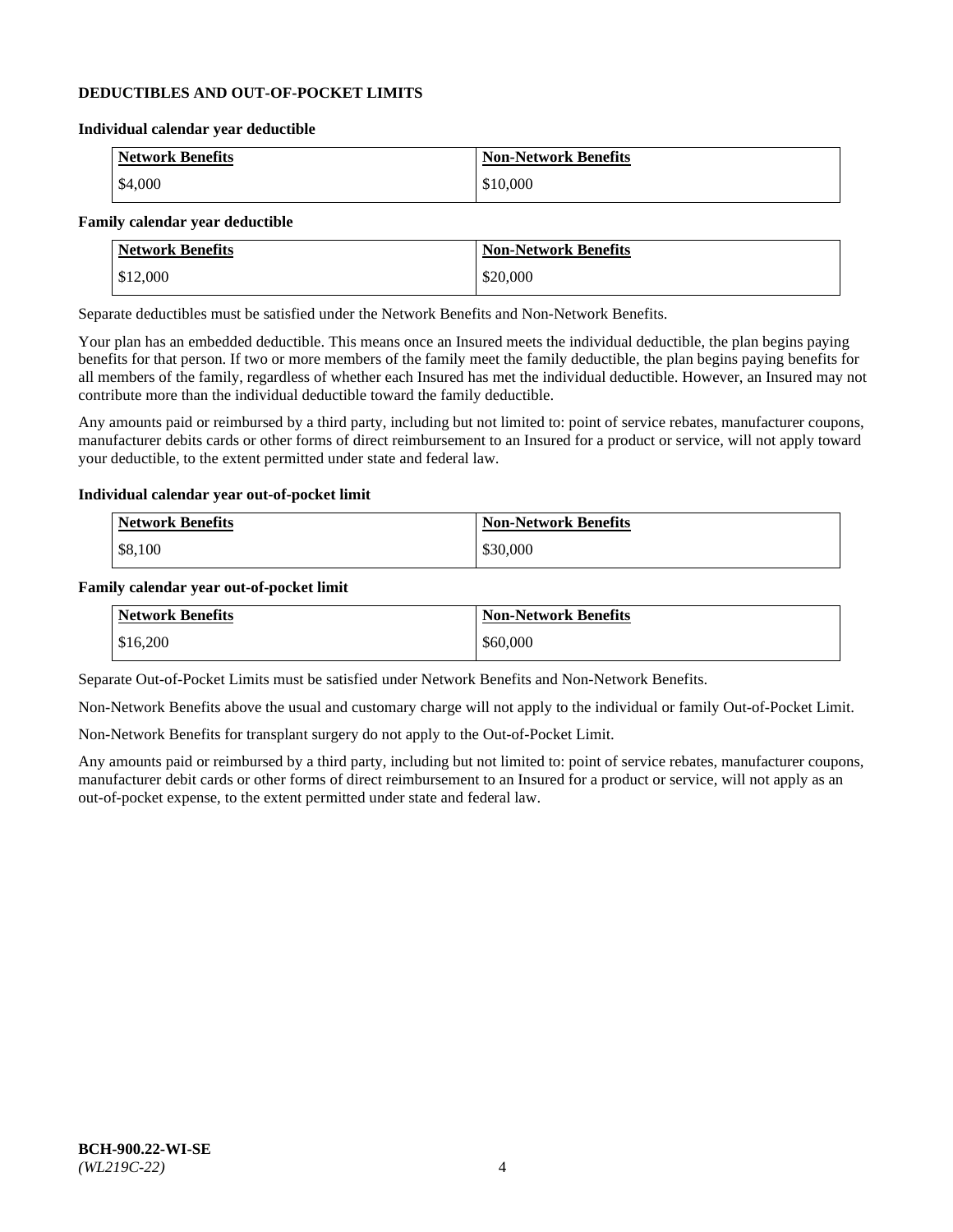# **AMBULANCE AND MEDICAL TRANSPORTATION**

### **Covered Services:**

We cover ambulance and medical transportation for medical emergencies.

We also cover medically necessary, non-emergency transportation if it meets our medical coverage criteria. Covered services and supplies are based on established medical policies, which are subject to periodic review and modification by the medical directors. These medical policies (medical coverage criteria) and applicable prior authorization requirements are available by calling Member Services, or logging on to your "*my*HealthPartners" account a[t healthpartners.com.](https://www.healthpartners.com/hp/index.html)

| <b>Network Benefits</b>      | <b>Non-Network Benefits</b> |
|------------------------------|-----------------------------|
| 70% of the charges incurred. | See Network Benefits.       |

#### **Not Covered:**

See "Services Not Covered" in the Certificate.

# **AUTISM SERVICES**

## **Covered Services:**

We cover prior authorized evidence-based intensive-level and nonintensive-level treatment of autism spectrum disorders (autism disorder, Asperger's syndrome or pervasive development disorder not otherwise specified).

Covered services are based on established medical policies, which are subject to periodic review and modification by the medical directors. These medical policies (medical coverage criteria) are available by calling Member Services, or logging on to your "*my*HealthPartners" account at [healthpartners.com.](https://www.healthpartners.com/hp/index.html)

Your network provider will coordinate the prior authorization process for any autism treatment services. You may call Member Services at 952-883-5000 or toll-free at 855-813-3888 if you have any questions or concerns regarding the authorization process.

Please call Member Services at 952-883-5000 or toll-free at 855-813-3888 to request authorization for autism treatment services from a non-network provider.

**Intensive-level services** for children diagnosed with autism spectrum disorders. Intensive-level services must begin on or after 2 years of age and end before 9 years of age. Intensive-level services, on average, are services provided for more than 20 hours of treatment per week. (The average number of hours a week is calculated over a six-month period.)

| Network Benefits                         | <b>Non-Network Benefits</b>              |
|------------------------------------------|------------------------------------------|
| 70% of the charges incurred.             | 50% of the charges incurred.             |
| Limited to 240 visits per calendar year. | Limited to 240 visits per calendar year. |

The maximum number of visits is combined for Network Benefits and Non-Network Benefits. Visit limits are based on the minimum coverage amounts available at the time of publication. Additional visits may be available if required due to revised minimum coverage amounts being issued by the Office of the Commissioner of Insurance. See our medical coverage criteria for current visit limits.

#### **Intensive-level services lifetime maximum benefit**

| Network Benefits                                                     | <b>Non-Network Benefits</b>                                          |
|----------------------------------------------------------------------|----------------------------------------------------------------------|
| 4 years of cumulative services under this plan or any<br>other plan. | 4 years of cumulative services under this plan or any<br>other plan. |

The Lifetime Maximum Benefit is combined for Network Benefits and Non-Network Benefits.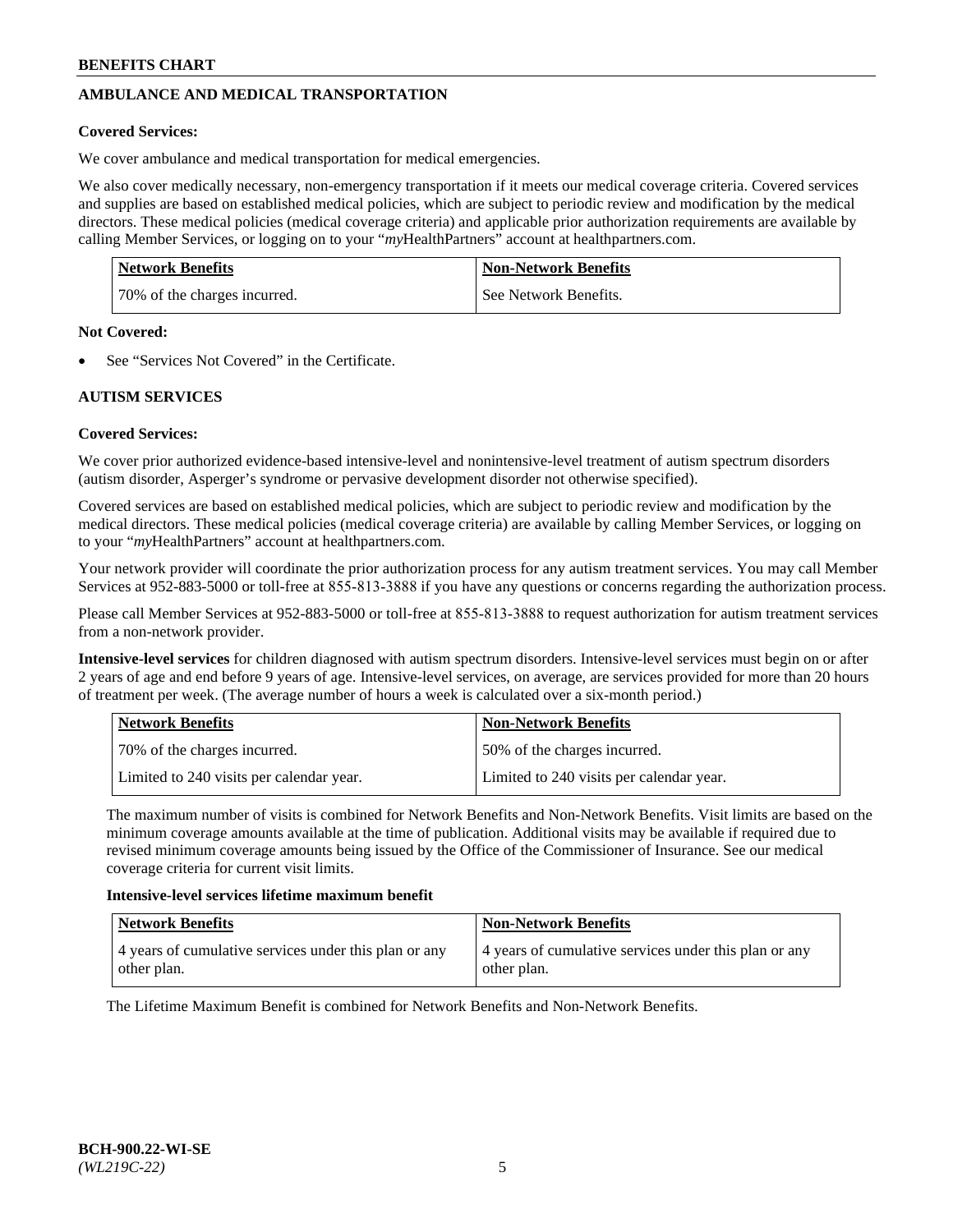**Nonintensive-level services** for Insureds diagnosed with autism spectrum disorders

| Network Benefits                         | <b>Non-Network Benefits</b>              |
|------------------------------------------|------------------------------------------|
| 70% of the charges incurred.             | 50% of the charges incurred.             |
| Limited to 120 visits per calendar year. | Limited to 120 visits per calendar year. |

The maximum number of visits is combined for Network Benefits and Non-Network Benefits. Visit limits are based on the minimum coverage amounts available at the time of publication. Additional visits may be available if required due to revised minimum coverage amounts being issued by the Office of the Commissioner of Insurance. See our medical coverage criteria for current visit limits.

## **Not Covered:**

See "Services Not Covered" in the Certificate.

# **BEHAVIORAL HEALTH SERVICES**

## **Covered Services:**

Covered services are based on established medical policies, which are subject to periodic review and modification by the medical directors. These medical policies (medical coverage criteria) are available by calling Member Services, or logging on to your "*my*HealthPartners" account at [healthpartners.com.](https://www.healthpartners.com/hp/index.html)

**Transitional treatment services:** These are services for the treatment of nervous or mental disorders and substance use disorders which are provided to an Insured in a less restrictive manner than are inpatient hospital services but in a more intensive manner than are outpatient services. Transitional treatment services are services offered by a provider, and certified by the Wisconsin Department of Health Services for each of the following (except the last bulleted item):

- Mental health services for covered adults in a day treatment program.
- Mental health services for covered children in a day hospital treatment program.
- Services for persons with chronic mental illness provided through a community support program.
- Residential treatment programs for covered persons with substance use disorder.
- Substance use disorder services in a day treatment program.
- Services for persons who are experiencing a mental health crisis or who are in a situation likely to turn into a mental health crisis if support is not provided.
- Intensive outpatient programs for the treatment of psychoactive substance use disorders provided in accordance with the patient placement criteria of the American Society of Addiction Medicine.

## **Mental health services**

We cover services for mental health diagnoses as described in the Diagnostic and Statistical Manual of Mental Disorders – Fifth Edition (DSM 5) (most recent edition).

We provide coverage for mental health treatment ordered by a Wisconsin court under a valid court order that is issued on the basis of a behavioral care evaluation performed by a licensed psychiatrist or doctoral level licensed psychologist, which includes a diagnosis and an individual treatment plan for care in the most appropriate, least restrictive environment. We must be given a copy of the court order and the behavioral care evaluation, and the service must be a covered benefit under this plan, and the service must be provided by a network provider, or other provider as required by law.

**Outpatient services:** We cover medically necessary outpatient professional mental health services for evaluation, crisis intervention, and treatment of mental health disorders.

A comprehensive diagnostic assessment will be used as the basis for a determination by a mental health professional, concerning the appropriate treatment and the extent of services required.

Outpatient services we cover for a diagnosed mental health condition include the following:

- Individual, group, family and multi-family therapy.
- Medication management provided by a physician, certified nurse practitioner, or physician's assistant.
- Psychological testing services for the purposes of determining the differential diagnoses and treatment planning for patients currently receiving behavioral health services.
- Partial hospitalization services in a licensed hospital or community mental health center.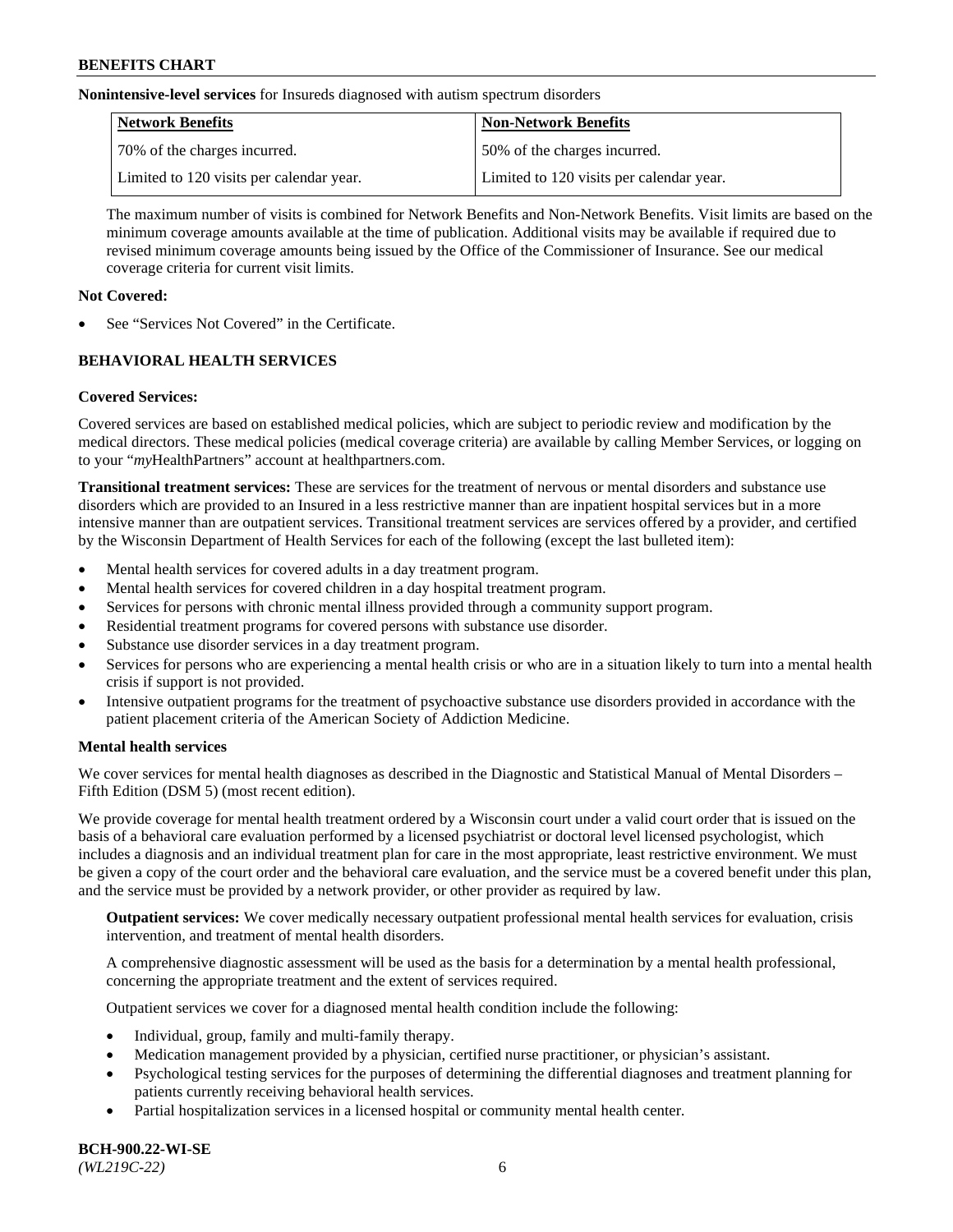- Psychotherapy and nursing services provided in the home if authorized by us.
- Treatment for gender dysphoria.

| <b>Network Benefits</b>                                                                                                                                                                                                                                                                   | <b>Non-Network Benefits</b>  |
|-------------------------------------------------------------------------------------------------------------------------------------------------------------------------------------------------------------------------------------------------------------------------------------------|------------------------------|
| 70% of the charges incurred.                                                                                                                                                                                                                                                              | 50% of the charges incurred. |
| <b>First three visits</b>                                                                                                                                                                                                                                                                 |                              |
| The first three mental health and substance use disorder<br>treatment visits, urgent care visits, office visits,<br>convenience clinic visits, telephone visits and E-visits<br>(other than Virtuwell) combined in a calendar year are<br>covered at 100%, not subject to the deductible. |                              |
| Physician services are included; however, charges for<br>day treatment services, group visits, office procedures,<br>laboratory, radiology and other ancillary services are<br>not included and will be subject to the deductible and<br>coinsurance and/or copayment.                    |                              |

## **Group therapy**

| Network Benefits             | <b>Non-Network Benefits</b>  |
|------------------------------|------------------------------|
| 70% of the charges incurred. | 50% of the charges incurred. |

### **Inpatient services, including mental health residential treatment services:** We cover the following:

- Medically necessary inpatient services in a hospital and professional services for treatment of mental health disorders. Medical stabilization is covered under inpatient hospital services in the "Hospital and Skilled Nursing Facility Services" section.
- Medically necessary mental health residential treatment services. This care must be authorized by us and provided by a hospital or residential behavioral health treatment facility licensed by the local state or Department of Health and Human Services. Services not covered under this benefit include halfway houses, group homes, extended care facilities, shelter services, correctional services, detention services, transitional services, group residential services, foster care services and wilderness programs.

| Network Benefits             | <b>Non-Network Benefits</b>  |
|------------------------------|------------------------------|
| 70% of the charges incurred. | 50% of the charges incurred. |

**Transitional treatment services:** We cover transitional treatment services described above for treatment of mental and nervous disorders.

| Network Benefits             | <b>Non-Network Benefits</b>  |
|------------------------------|------------------------------|
| 70% of the charges incurred. | 50% of the charges incurred. |

#### **Substance use disorder treatment services**

We cover medically necessary services for assessments by a licensed alcohol and drug counselor and treatment of substance use disorders as defined in the latest edition of the DSM 5.

**Outpatient services:** We cover medically necessary outpatient professional services for diagnosis and treatment of substance use disorders. Substance use disorder treatment services must be provided by a program licensed by the local Department of Health Services.Outpatient services we cover for a diagnosed substance use disorder include the following: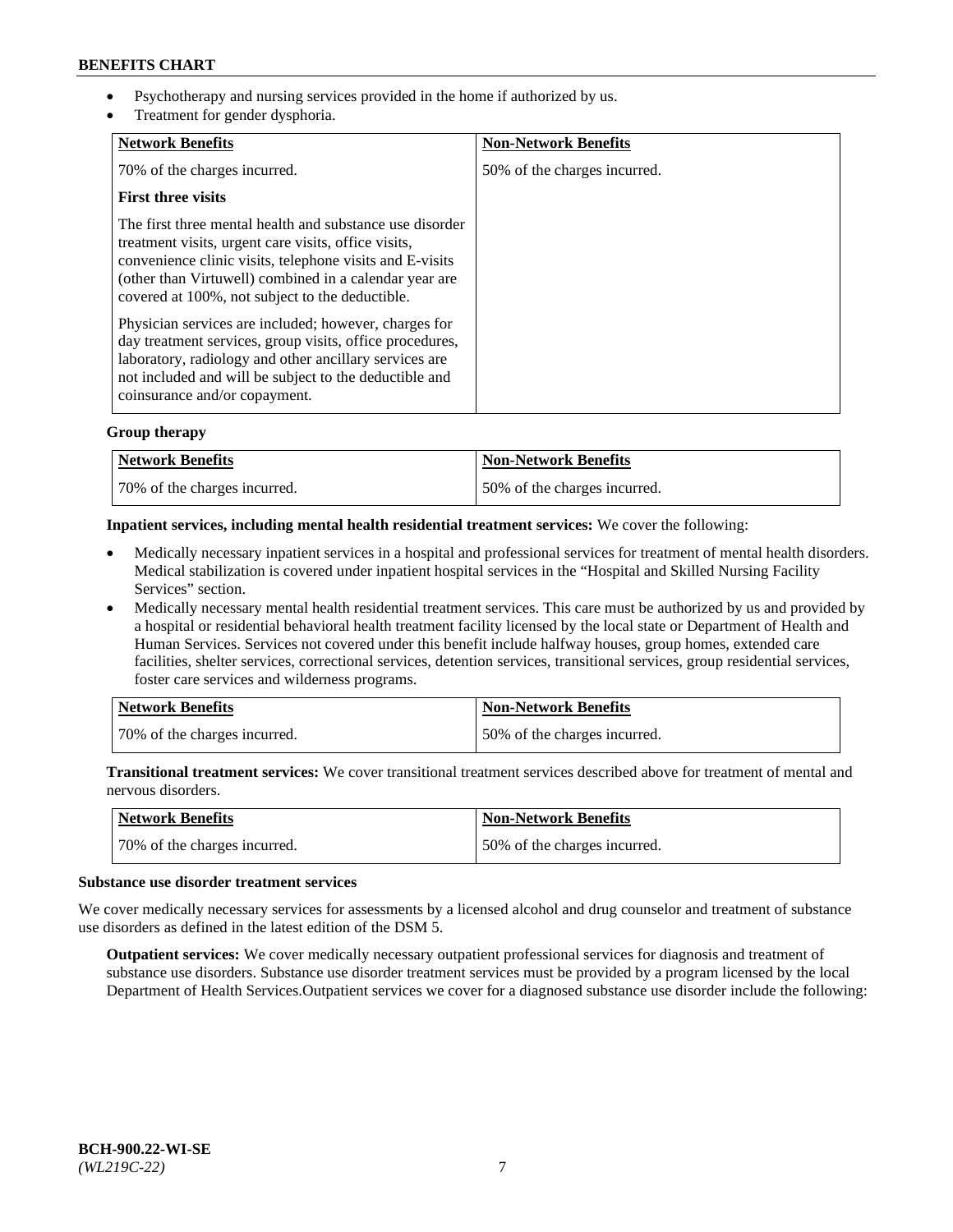- Individual, group, family, and multi-family therapy provided in an office setting.
- Opiate replacement therapy including methadone and buprenorphine treatment.

| <b>Network Benefits</b>                                                                                                                                                                                                                                                                   | <b>Non-Network Benefits</b>  |
|-------------------------------------------------------------------------------------------------------------------------------------------------------------------------------------------------------------------------------------------------------------------------------------------|------------------------------|
| 70% of the charges incurred.                                                                                                                                                                                                                                                              | 50% of the charges incurred. |
| <b>First three visits</b>                                                                                                                                                                                                                                                                 |                              |
| The first three mental health and substance use disorder<br>treatment visits, urgent care visits, office visits,<br>convenience clinic visits, telephone visits and E-visits<br>(other than Virtuwell) combined in a calendar year are<br>covered at 100%, not subject to the deductible. |                              |
| Physician services are included; however, charges for<br>day treatment services, group visits, office procedures,<br>laboratory, radiology and other ancillary services are<br>not included and will be subject to the deductible and<br>coinsurance and/or copayment.                    |                              |

**Inpatient services:** We cover the following:

- Medically necessary inpatient services in a hospital or a licensed residential primary treatment center.
- Services provided in a hospital that is licensed by the local state and accredited by Medicare.
- Detoxification services in a hospital or community detoxification facility if it is licensed by the local Department of Health Services.

| <b>Network Benefits</b>      | <b>Non-Network Benefits</b>  |
|------------------------------|------------------------------|
| 70% of the charges incurred. | 50% of the charges incurred. |

**Transitional treatment services:** We cover transitional treatment services described above for treatment of substance use disorders.

| Network Benefits             | <b>Non-Network Benefits</b>  |
|------------------------------|------------------------------|
| 70% of the charges incurred. | 50% of the charges incurred. |

**Out-of-area services for Wisconsin students:** If a dependent child is a student in a school located in Wisconsin, but outside of our service area, we cover mental health and substance use disorder services as required under Wisconsin Statute 609.655.

- The student may have a clinical assessment from a local, non-network mental health or substance use disorder treatment provider at the network benefit level when prior authorized by us.
- If outpatient services are recommended in the clinical assessment, five outpatient visits from a non-network provider will be covered at the network benefit level.
- Our Medical Director will determine the need for continuing treatment by the non-network provider; additional visits may be approved.
- Coverage for the outpatient services will not be provided if the recommended treatment would keep the student from attending school on a regular basis or if the student is no longer attending the school full-time.

This benefit is subject to the limitations shown in this "Behavioral Health Services" section.

| Network Benefits             | <b>Non-Network Benefits</b> |
|------------------------------|-----------------------------|
| 70% of the charges incurred. | Not applicable.             |

A dependent child enrolled in a school outside of the state of Wisconsin is not eligible for this benefit.

# **Not Covered:**

See "Services Not Covered" in the Certificate.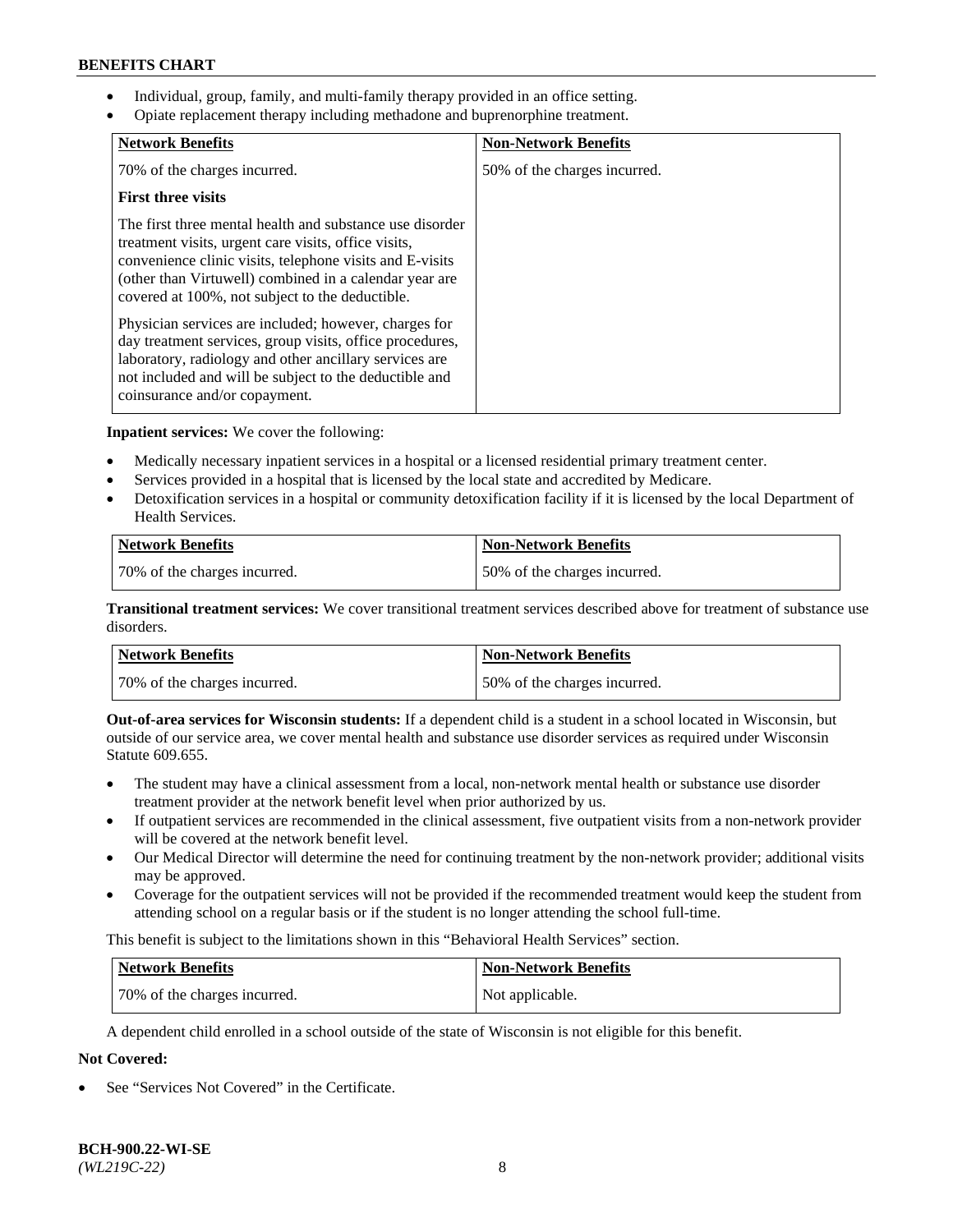# **CHIROPRACTIC SERVICES**

### **Covered Services:**

We cover chiropractic services for rehabilitative care. Chiropractic services are adjustments to any abnormal articulations of the human body, especially those of the spinal column, for the purpose of giving freedom of action to impinged nerves that may cause pain or deranged function.

Massage therapy which is performed in conjunction with other treatment/modalities by a chiropractor, is part of a prescribed treatment plan and is not billed separately is covered.

| <b>Network Benefits</b>      | Non-Network Benefits         |
|------------------------------|------------------------------|
| 70% of the charges incurred. | 50% of the charges incurred. |

#### **Not Covered:**

- Massage therapy for the purpose of comfort or convenience of the Insured.
- See "Services Not Covered" in the Certificate.

# **CLINICAL TRIALS**

## **Covered Services:**

We cover certain routine services if you participate in a Phase I, Phase II, Phase III or Phase IV approved clinical trial that is conducted in relation to the prevention, detection, or treatment of cancer or other life-threatening disease or condition as defined in the Affordable Care Act. Approved clinical trials include (1) federally funded trials when the study or investigation is approved or funded by any of the federal agencies defined in the Public Health Services Act, section 2709 (d) (1) (A); (2) the study or investigation is conducted under an investigational new drug application reviewed by the Food and Drug Administration; and (3) the study or investigation is a drug trial that is exempt from having such an investigational new drug application. We cover routine patient costs for services that would be eligible under the Certificate and this Benefits Chart if the service were provided outside of a clinical trial.

| <b>Network Benefits</b>                                 | <b>Non-Network Benefits</b>                           |
|---------------------------------------------------------|-------------------------------------------------------|
| Coverage level is same as corresponding Network         | Coverage level is same as corresponding               |
| Benefits, depending on type of service provided such as | Non-Network Benefits, depending on type of service    |
| Office Visits for Illness or Injury, Inpatient or       | provided such as Office Visits for Illness or Injury, |
| <b>Outpatient Hospital Services.</b>                    | Inpatient or Outpatient Hospital Services.            |

## **Not Covered:**

- The investigative or experimental item, device or service itself.
- Items or services that are provided solely to satisfy data collection and analysis needs and that are not used in the direct clinical management of the patient.
- A service that is clearly inconsistent with widely accepted and established standards of care for a particular diagnosis.
- See "Services Not Covered" in the Certificate.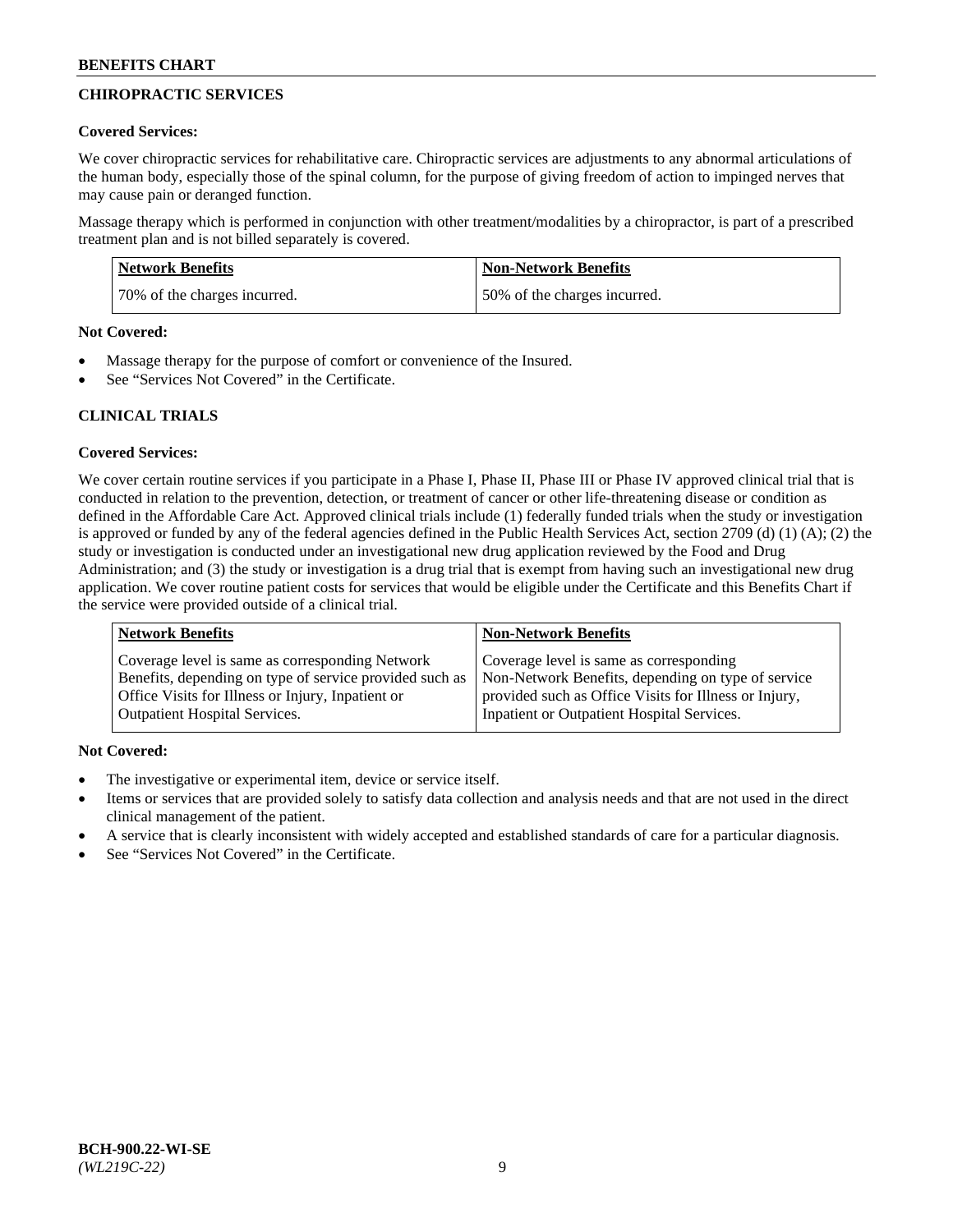# **DENTAL SERVICES**

## **Covered Services:**

We cover services as described below.

**Accidental dental services:** We cover dentally necessary services to treat and restore damage done to sound, natural, unrestored teeth as a result of an accidental injury. Coverage is for damage caused by external trauma to face and mouth only, not for cracked or broken teeth, which result from biting or chewing. We cover restorations, root canals, crowns and replacement of teeth lost that are directly related to the accident in which the Insured was involved. We cover initial exam, x-rays and palliative treatment including extractions, and other oral surgical procedures directly related to the accident. Subsequent treatment must be initiated within the specified time-frame and must be directly related to the accident. We do not cover restoration and replacement of teeth that are not "sound and natural" at the time of the accident.

Full mouth rehabilitations to correct occlusion (bite) and malocclusion (misaligned teeth not due to the accident) are not covered.

When an implant-supported dental prosthetic treatment is pursued, the accidental dental benefit will be applied to the prosthetic procedure. Benefits are limited to the amount that would be paid toward the placement of a removable dental prosthetic appliance that could be used in the absence of implant treatment. Care must be provided or pre-authorized by a HealthPartners dentist.

| Network Benefits              | <b>Non-Network Benefits</b>  |
|-------------------------------|------------------------------|
| 170% of the charges incurred. | 50% of the charges incurred. |

For all accidental dental services, treatment and/or restoration must be initiated within six months of the date of the injury. Coverage is limited to the initial course of treatment and/or initial restoration. Services must be provided within 24 months of the date of injury to be covered.

### **Medical referral dental services**

**Medically necessary outpatient dental services:** We cover medically necessary outpatient dental services. Coverage is limited to dental services required for treatment of an underlying medical condition, e.g., removal of teeth to complete radiation treatment for cancer of the jaw, cysts and lesions.

| Network Benefits             | <b>Non-Network Benefits</b>  |
|------------------------------|------------------------------|
| 70% of the charges incurred. | 50% of the charges incurred. |

**Medically necessary hospitalization and anesthesia for dental care:** We cover medically necessary hospitalization for dental care. This is limited to charges incurred by an Insured who: (1) is a child under age  $5$ ; (2) is severely disabled; (3) has a medical condition, and requires hospitalization or general anesthesia for dental care treatment; or (4) is a child between ages 5 and 12 and care in dental offices has been attempted unsuccessfully and usual methods of behavior modification have not been successful, or when extensive amounts of restorative care, exceeding four appointments, are required. Coverage is limited to facility and anesthesia charges. Oral surgeon/dentist professional fees are not covered. The following are examples, though not all-inclusive, of medical conditions which may require hospitalization for dental services: severe asthma, severe airway obstruction or hemophilia. Hospitalization required due to the behavior of the Insured or due to the extent of the dental procedure is not covered.

| Network Benefits             | <b>Non-Network Benefits</b>  |
|------------------------------|------------------------------|
| 70% of the charges incurred. | 50% of the charges incurred. |

**Medical complications of dental care:** We cover medical complications of dental care. Treatment must be medically necessary care and related to medical complications of non-covered dental care, including complications of the head, neck, or substructures.

| Network Benefits             | <b>Non-Network Benefits</b>  |
|------------------------------|------------------------------|
| 70% of the charges incurred. | 50% of the charges incurred. |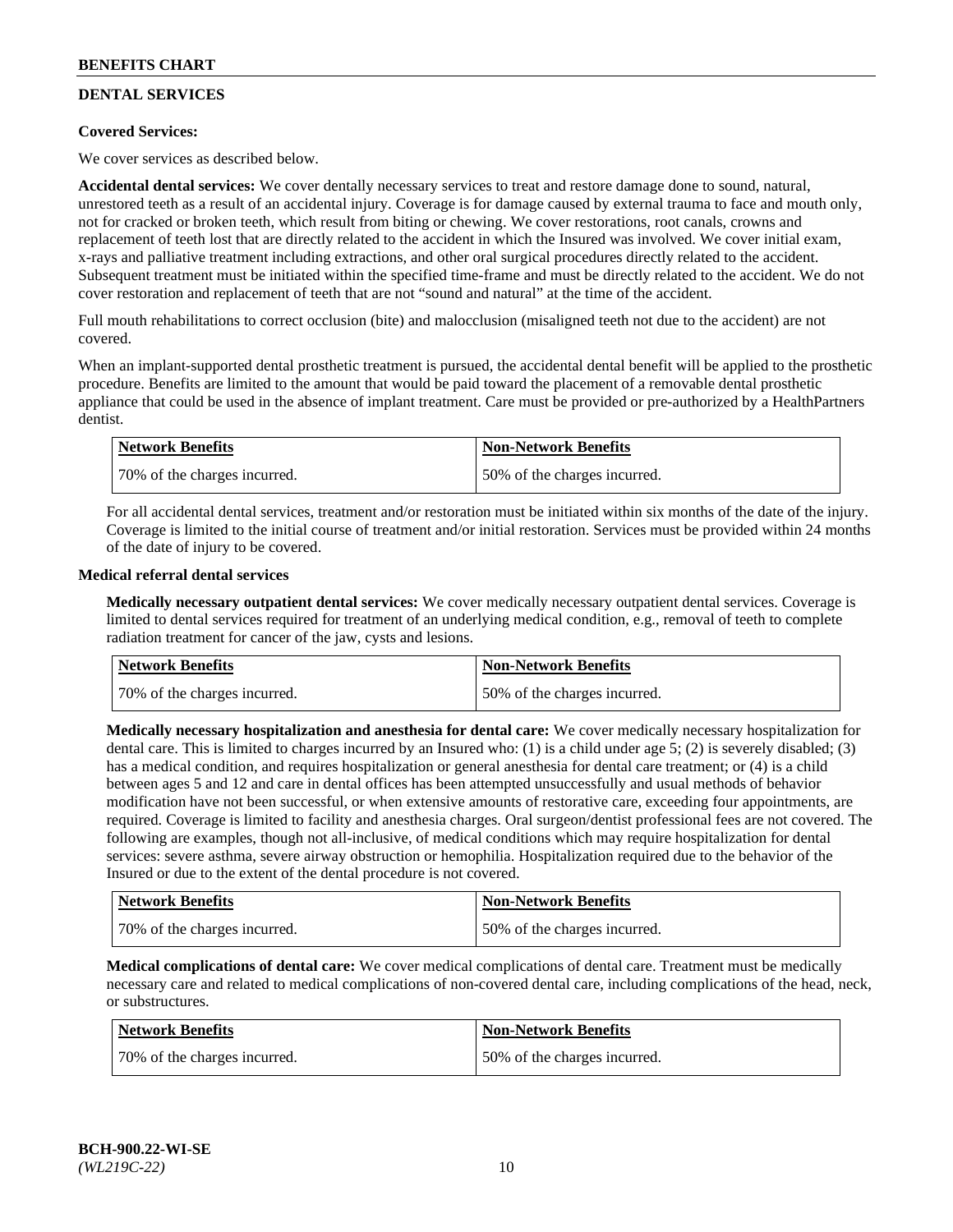**Oral surgery:** We cover oral surgery. Coverage is limited to treatment of medical conditions requiring oral surgery, such as treatment of oral neoplasm, non-dental cysts, fracture of the jaws, trauma of the mouth and jaws, and any other oral surgery procedures provided as medically necessary dental services.

| <b>Network Benefits</b>      | <b>Non-Network Benefits</b>  |
|------------------------------|------------------------------|
| 70% of the charges incurred. | 50% of the charges incurred. |

**Treatment of cleft lip and cleft palate:** We cover treatment of cleft lip and cleft palate of a dependent child, including orthodontic treatment and oral surgery directly related to the cleft. Dental services which are not required for the treatment of cleft lip or cleft palate are not covered. If a dependent child covered under the Certificate and Benefits Chart is also covered under a dental plan which includes orthodontic services, that dental plan shall be considered primary for the necessary orthodontic services. Oral appliances are subject to the same copayment, conditions and limitations as durable medical equipment.

| <b>Network Benefits</b>                               | <b>Non-Network Benefits</b>                            |
|-------------------------------------------------------|--------------------------------------------------------|
| Coverage level is same as corresponding Network       | Coverage level is same as corresponding                |
| Benefits, depending on type of service provided, such | Non-Network Benefits, depending on type of service     |
| as Office Visits for Illness or Injury, Inpatient or  | provided, such as Office Visits for Illness or Injury, |
| <b>Outpatient Hospital Services.</b>                  | Inpatient or Outpatient Hospital Services.             |

**Treatment of temporomandibular disorder (TMD) and craniomandibular disorder (CMD):** We cover diagnostic procedures, surgical treatment and non-surgical treatment (including intraoral splint therapy devices) for temporomandibular disorder (TMD) and craniomandibular disorder (CMD), which is medically necessary care. Dental services which are not required to directly treat TMD or CMD are not covered.

| <b>Network Benefits</b>      | <b>Non-Network Benefits</b>  |
|------------------------------|------------------------------|
| 70% of the charges incurred. | 50% of the charges incurred. |

### **Not Covered:**

- Dental treatment, procedures or services not listed in this Benefits Chart.
- Accident-related dental services if treatment is: (1) provided to teeth which are not sound and natural; (2) to teeth which have been restored; (3) initiated beyond six months from the date of the injury; (4) received beyond the initial treatment or restoration; or (5) received beyond 24 months from the date of injury.
- Oral surgery to remove wisdom teeth.
- Orthognathic treatment or procedures and all related services.
- See "Services Not Covered" in the Certificate.

# **DIABETES AND HYPERTENSION DISEASE MANAGEMENT PROGRAM**

## **Covered Services:**

If you meet criteria for coverage, you may qualify for the Diabetes and/or Hypertension Disease Management Program.

The program covers group health coaching which focuses on weight loss, exercise, behavior modification and health education through Omada Health.

| <b>Network Benefits</b>                                     | <b>Non-Network Benefits</b> |
|-------------------------------------------------------------|-----------------------------|
| 100% of the charges incurred.<br>Deductible does not apply. | Not applicable.             |

## **Not Covered:**

See "Services Not Covered" in the Certificate.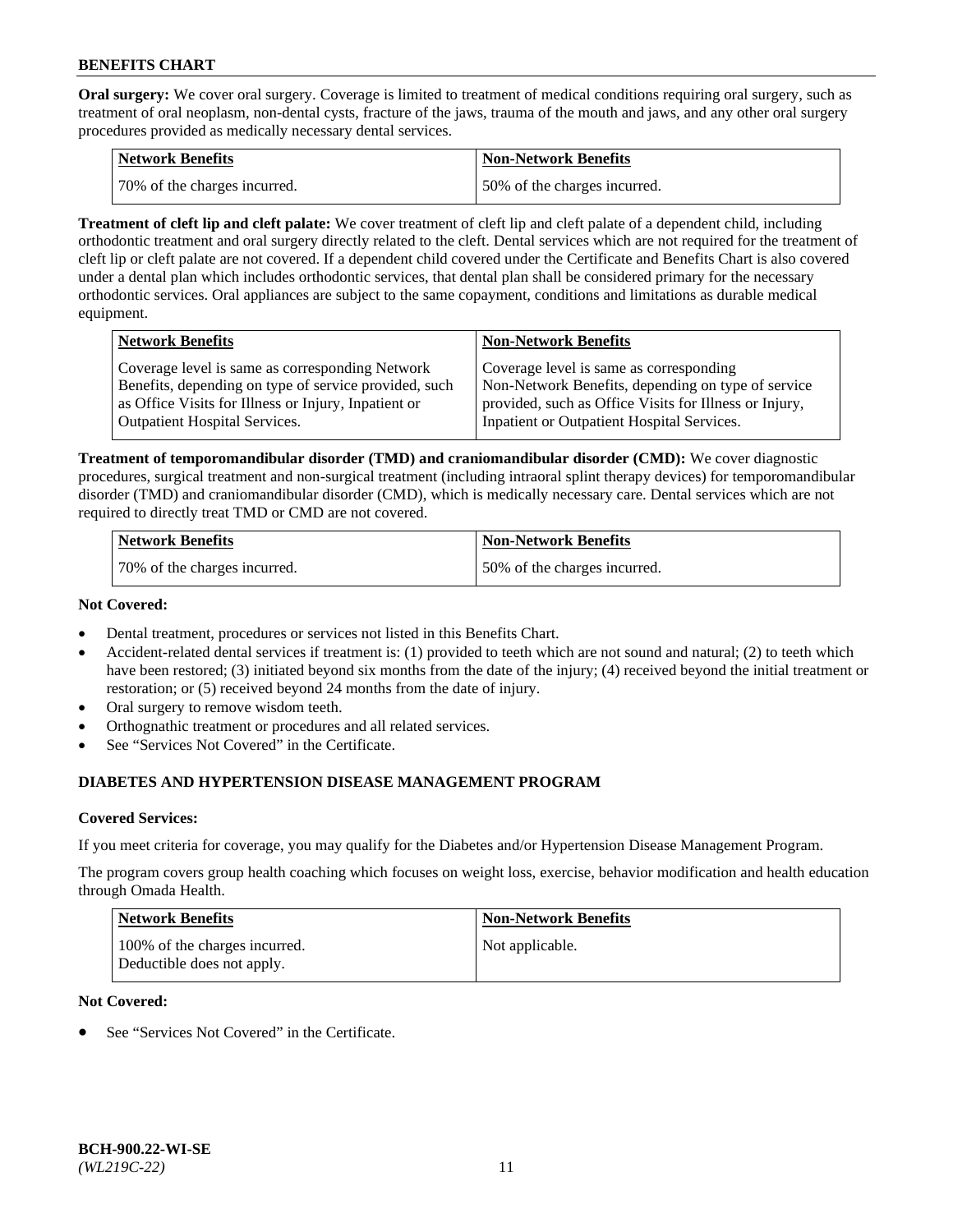# **DIABETIC EQUIPMENT AND SUPPLIES**

#### **Covered Services:**

We cover physician prescribed medically appropriate and necessary drugs and supplies used in the management and treatment of diabetes for Insureds with gestational, Type I or Type II diabetes including durable diabetic equipment and disposable supplies, as described below.

Certain items are only covered if your condition meets our coverage criteria and obtained through an authorized vendor. For more information on what we cover and any prior authorization requirements, call Member Services or log on to your "*my*HealthPartners" account at [healthpartners.com.](http://www.healthpartners.com/)

Insulin and medications for diabetes are covered as outpatient drugs under the "Prescription Drug Services" section.

**Pumps and pump supplies.** These include diabetic insulin pumps, diabetic infusion pumps and infusion pump supplies such as infusion sets, tubing, connectors and syringe reservoirs.

| <b>Network Benefits</b>                                                                     | <b>Non-Network Benefits</b>  |
|---------------------------------------------------------------------------------------------|------------------------------|
| Pumps received at a pharmacy:<br>70% of the charges incurred.<br>Deductible does not apply. | 50% of the charges incurred. |
| Pumps received from a non-pharmacy<br>approved vendor:<br>70% of the charges incurred.      |                              |

### **All other durable equipment and diabetic supplies**

Durable Diabetic Equipment and Supplies. These include continuous glucose monitoring system (CGMS), transmitter, sensors and receivers, diabetic blood glucose monitors and control/calibrating solutions (for checking accuracy or testing equipment and test strips).

Disposable Diabetic Supplies. These are one-time use supplies, including syringes, lancets, lancet devices, blood and urine ketone test strips, and needles.

Certain diabetic supplies and equipment must be purchased at a pharmacy.

| <b>Network Benefits</b>                                                                                              | <b>Non-Network Benefits</b>  |
|----------------------------------------------------------------------------------------------------------------------|------------------------------|
| If received through a pharmacy:<br>70% of the charges incurred.<br>Deductible does not apply.                        | 50% of the charges incurred. |
| If received through a non-pharmacy provider:<br>70% of the charges incurred if purchased from an<br>approved vendor. |                              |

#### **Limitations:**

- No more than a 93-day supply of diabetic supplies are covered and dispensed at a time.
- We require that certain diabetic supplies and equipment be purchased at a pharmacy.
- Diabetic supplies and equipment are limited to certain models and brands.
- Durable medical equipment and supplies must be obtained from or repaired by approved vendors.
- Covered services and supplies are based on established medical policies which are subject to periodic review and modification by the medical directors. Our coverage policy for diabetic supplies includes information on our required models and brands. These medical policies (medical coverage criteria) are available by calling Member Services, or logging on to your "myHealthPartners" account at [healthpartners.com.](http://www.healthpartners.com/)

### **Not Covered:**

- Replacement or repair of any covered items, if the items are (i) damaged or destroyed by misuse, abuse or carelessness, (ii) lost; or (iii) stolen.
- Duplicate or similar items.
- Labor and related charges for repair of any covered items which are more than the cost of replacement by an approved vendor.

**BCH-900.22-WI-SE**  *(WL219C-22)* 12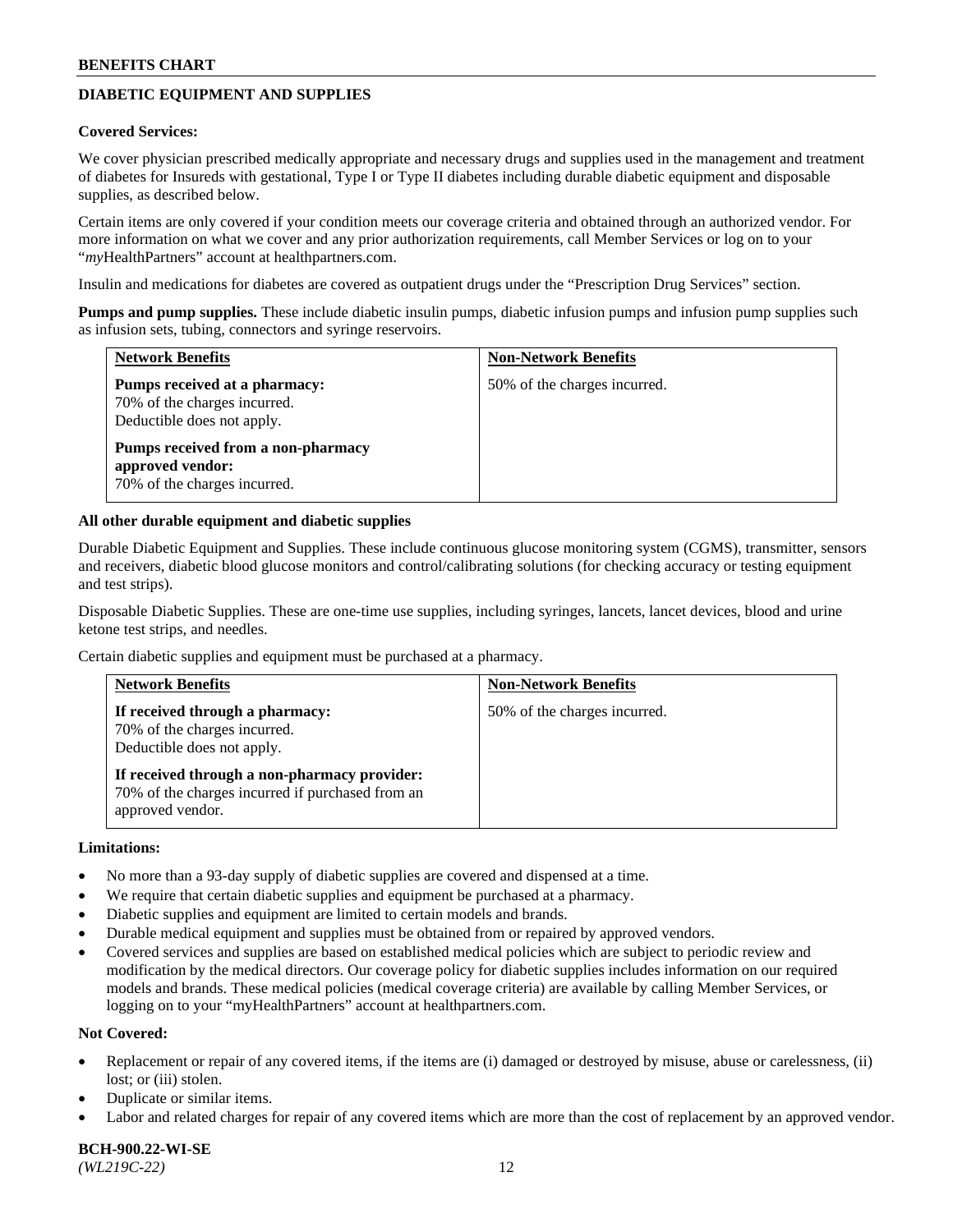- Batteries for monitors and equipment.
- Sales tax, mailing, delivery charges, service call charges.
- See "Services Not Covered" in the Certificate.

# **DIAGNOSTIC IMAGING SERVICES**

#### **Covered Services:**

We cover diagnostic imaging, when ordered by a provider and provided in a clinic or outpatient hospital facility.

For Network Benefits, non-emergent, scheduled outpatient Magnetic Resonance Imaging (MRI) and Computed Tomography (CT) must be provided at a designated facility. Your physician or facility will obtain or verify prior authorization for these services, as needed.

We cover services provided in a clinic or outpatient hospital facility. To see the benefit level for inpatient hospital or skilled nursing facility services, see benefits under "Inpatient Hospital and Skilled Nursing Facility Services".

### **Outpatient magnetic resonance imaging (MRI) and computed tomography (CT)**

| <b>Network Benefits</b>      | <b>Non-Network Benefits</b>  |
|------------------------------|------------------------------|
| 70% of the charges incurred. | 50% of the charges incurred. |

### **All other outpatient diagnostic imaging services**

#### **Services for illness or injury**

| Network Benefits             | <b>Non-Network Benefits</b>  |
|------------------------------|------------------------------|
| 70% of the charges incurred. | 50% of the charges incurred. |

### **Preventive services (MRI/CT procedures are not considered preventive)**

Diagnostic imaging services associated with preventive services are covered at the benefit level shown in the "Preventive Services" section of this Benefits Chart.

#### **Not Covered:**

See "Services Not Covered" in the Certificate.

# **DURABLE MEDICAL EQUIPMENT, PROSTHETICS, ORTHOTICS AND SUPPLIES**

#### **Covered Services:**

We cover equipment and services, as described below.

We cover durable medical equipment and services, prosthetics, orthotics and supplies, subject to the limitations below, including certain disposable supplies and enteral feedings.

We cover external hearing aids, cochlear implants, and related treatment prescribed by a physician or by a licensed audiologist for Insureds under 18 years of age who have hearing loss.

We also cover basic hearing aids for Insureds age 18 or older for the correction of a hearing impairment.

Osseointegrated or bone-anchored hearing aids are only covered for Insureds who have hearing loss that is not correctable by any other procedure.

Hearing aids are limited to one basic, standard hearing aid for each ear every three years.

A basic hearing aid is defined as a hearing device that consists of a microphone, amplifier, volume control, battery and receiver, which is up to date using the latest technology. It does not include upgrades above and beyond the functionality of a basic hearing aid, including, but not limited to, hearing improvements for group settings, background noise, Bluetooth/remote control functionality, or extended warranties. Charges for upgrades above the cost of a basic, standard hearing aid are not covered.

Diabetic equipment and supplies are covered under the "Diabetic Equipment and Supplies" section.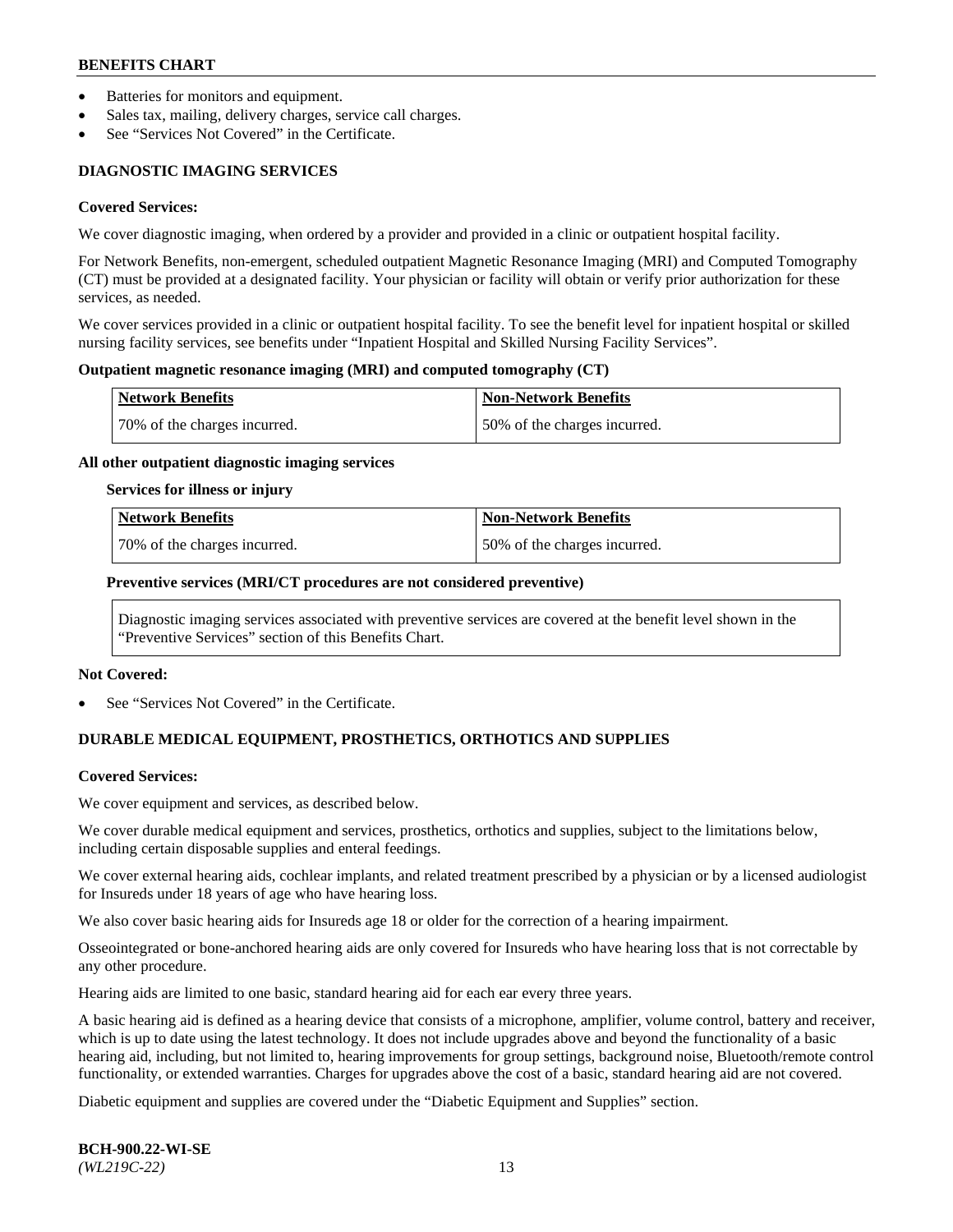### **Special dietary treatment for phenylketonuria (PKU) if it meets our medical coverage criteria**

| Network Benefits                                           | <b>Non-Network Benefits</b>  |
|------------------------------------------------------------|------------------------------|
| 70% of the charges incurred.<br>Deductible does not apply. | 50% of the charges incurred. |

## **Oral amino acid based elemental formula if it meets our medical coverage criteria**

| Network Benefits             | <b>Non-Network Benefits</b>  |
|------------------------------|------------------------------|
| 70% of the charges incurred. | 50% of the charges incurred. |

### **All other durable medical equipment, prosthetics, orthotics and supplies**

| <b>Network Benefits</b>      | <b>Non-Network Benefits</b>  |
|------------------------------|------------------------------|
| 70% of the charges incurred. | 50% of the charges incurred. |

### **Limitations:**

Coverage of durable medical equipment is limited by the following:

- Payment will not exceed the cost of an alternate piece of equipment or service that is effective and medically necessary.
- For prosthetic benefits, other than oral appliances for cleft lip and cleft palate, payment will not exceed the cost of an alternate piece of equipment or service that is effective, medically necessary and enables Insureds to conduct standard activities of daily living.
- We reserve the right to determine if an item will be approved for rental vs. purchase.
- Durable medical equipment and supplies must be obtained from or repaired by approved vendors.
- Covered services and supplies are based on established medical policies which are subject to periodic review and modification by the medical or dental directors. Our medical policy for diabetic supplies includes information on our required models and brands. These medical policies (medical coverage criteria) are available by calling Member Services, or logging on to your "*my*HealthPartners" account a[t healthpartners.com.](http://www.healthpartners.com/)

## **Not Covered:**

Items which are not eligible for coverage include, but are not limited to:

- Replacement or repair of any covered items, if the items are (i) damaged or destroyed by misuse, abuse or carelessness, (ii) lost; or (iii) stolen.
- Duplicate or similar items.
- Labor and related charges for repair of any covered items which are more than the cost of replacement by an approved vendor.
- Sales tax, mailing, delivery charges, service call charges.
- Items which are primarily educational in nature or for hygiene, vocation, comfort, convenience or recreation.
- Communication aids or devices: equipment to create, replace or augment communication abilities including, but not limited to, speech processors, receivers, communication boards, or computer or electronic assisted communication.
- Implantable and osseointegrated or bone-anchored hearing aids and their fitting, except as specifically described in this Benefits Chart. This exclusion does not apply to cochlear implants.
- Eyeglasses, contact lenses and their fitting, measurement and adjustment, except as specifically described in this Benefits Chart.
- Hair prostheses (wigs).
- Household equipment which primarily has customary uses other than medical, such as, but not limited to, exercise cycles, air purifiers, central or unit air conditioners, water purifiers, non-allergenic pillows, mattresses or waterbeds.
- Household fixtures including, but not limited to, escalators or elevators, ramps, swimming pools and saunas.
- Modifications to the structure of the home including, but not limited to, wiring, plumbing or charges for installation of equipment.
- Vehicle, car or van modifications including, but not limited to, hand brakes, hydraulic lifts and car carrier.
- Rental equipment while owned equipment is being repaired by non-contracted vendors, beyond one month rental of medically necessary equipment.
- Other equipment and supplies, including but not limited to assistive devices, that we determine are not eligible for coverage.
- See "Services Not Covered" in the Certificate.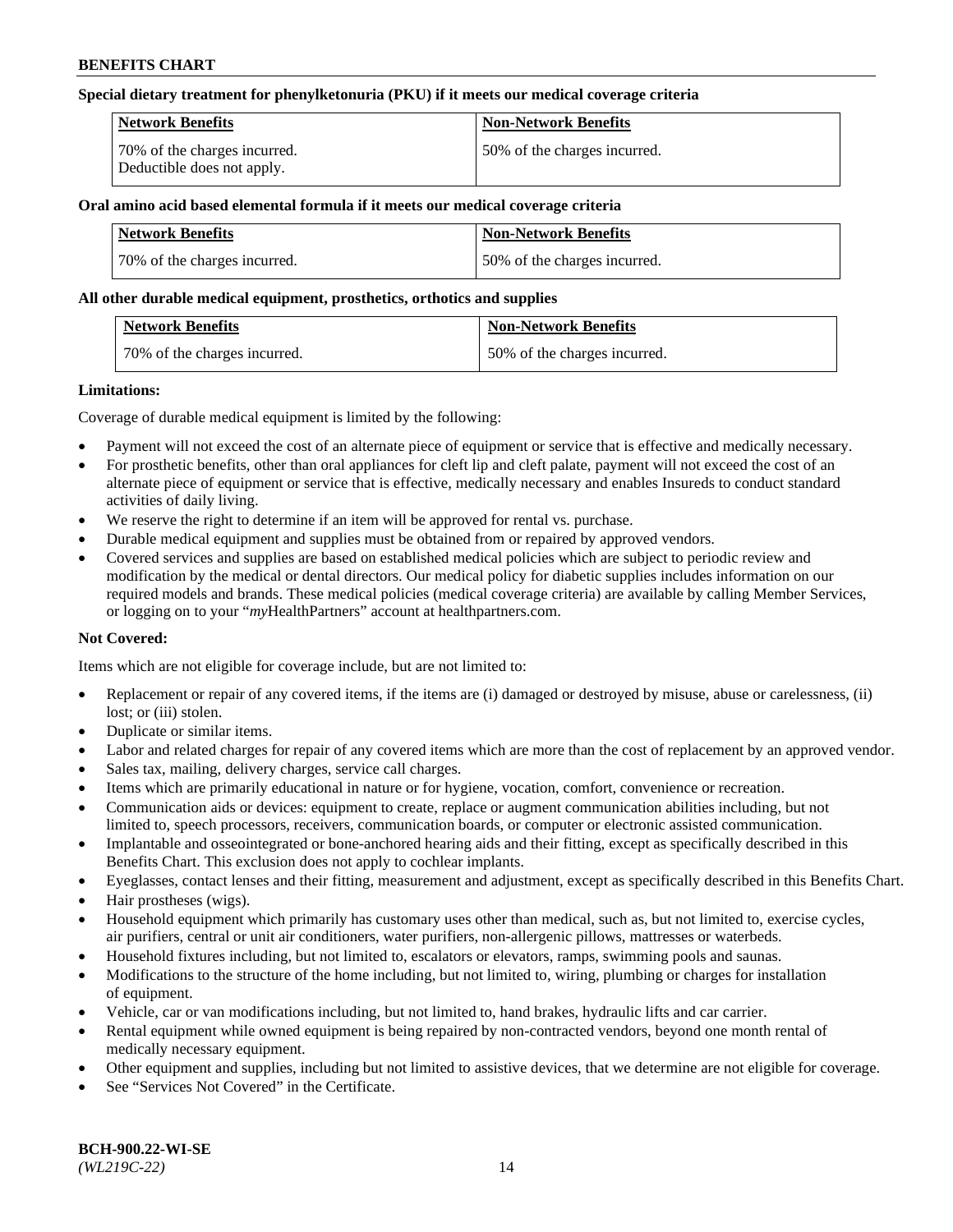# **EMERGENCY AND URGENTLY NEEDED CARE SERVICES**

# **Covered Services:**

We cover services for emergency care and urgently needed care if the services are otherwise eligible for coverage under the Certificate.

**Urgently needed care.** These are services to treat an unforeseen illness or injury that:

- are required in order to prevent a serious deterioration in your health; and
- cannot be delayed until the next available clinic or office hours.

| <b>Network Benefits</b>                                                                                                                                                                                                                                                                   | <b>Non-Network Benefits</b> |
|-------------------------------------------------------------------------------------------------------------------------------------------------------------------------------------------------------------------------------------------------------------------------------------------|-----------------------------|
| 70% of the charges incurred.                                                                                                                                                                                                                                                              | See Network Benefits.       |
| <b>First three visits</b>                                                                                                                                                                                                                                                                 |                             |
| The first three mental health and substance use disorder<br>treatment visits, urgent care visits, office visits,<br>convenience clinic visits, telephone visits and E-visits<br>(other than Virtuwell) combined in a calendar year are<br>covered at 100%, not subject to the deductible. |                             |
| Physician services are included; however, charges for<br>day treatment services, group visits, office procedures,<br>laboratory, radiology and other ancillary services are<br>not included and will be subject to the deductible and<br>coinsurance and/or copayment.                    |                             |

**Emergency care.** These are services to treat:

- the sudden, unexpected onset of illness or injury which, if left untreated or unattended until the next available clinic or office hours, would result in hospitalization; or
- a condition requiring professional health services immediately necessary to preserve life or stabilize health.

Emergency care includes emergency services as defined in Division BB, Title I, Section 102 of the Consolidated Appropriations Act of 2021.

When reviewing claims for coverage of emergency services, our medical director will take into consideration a reasonable layperson's belief that the circumstances required immediate medical care that could not wait until the next working day or next available clinic appointment.

### **Emergency care in a hospital emergency room, including professional services of a physician**

| <b>Network Benefits</b>      | <b>Non-Network Benefits</b> |
|------------------------------|-----------------------------|
| 70% of the charges incurred. | See Network Benefits.       |

#### **Inpatient emergency care in a hospital**

| <b>Network Benefits</b>      | Non-Network Benefits  |
|------------------------------|-----------------------|
| 70% of the charges incurred. | See Network Benefits. |

## **Not Covered:**

See "Services Not Covered" in the Certificate.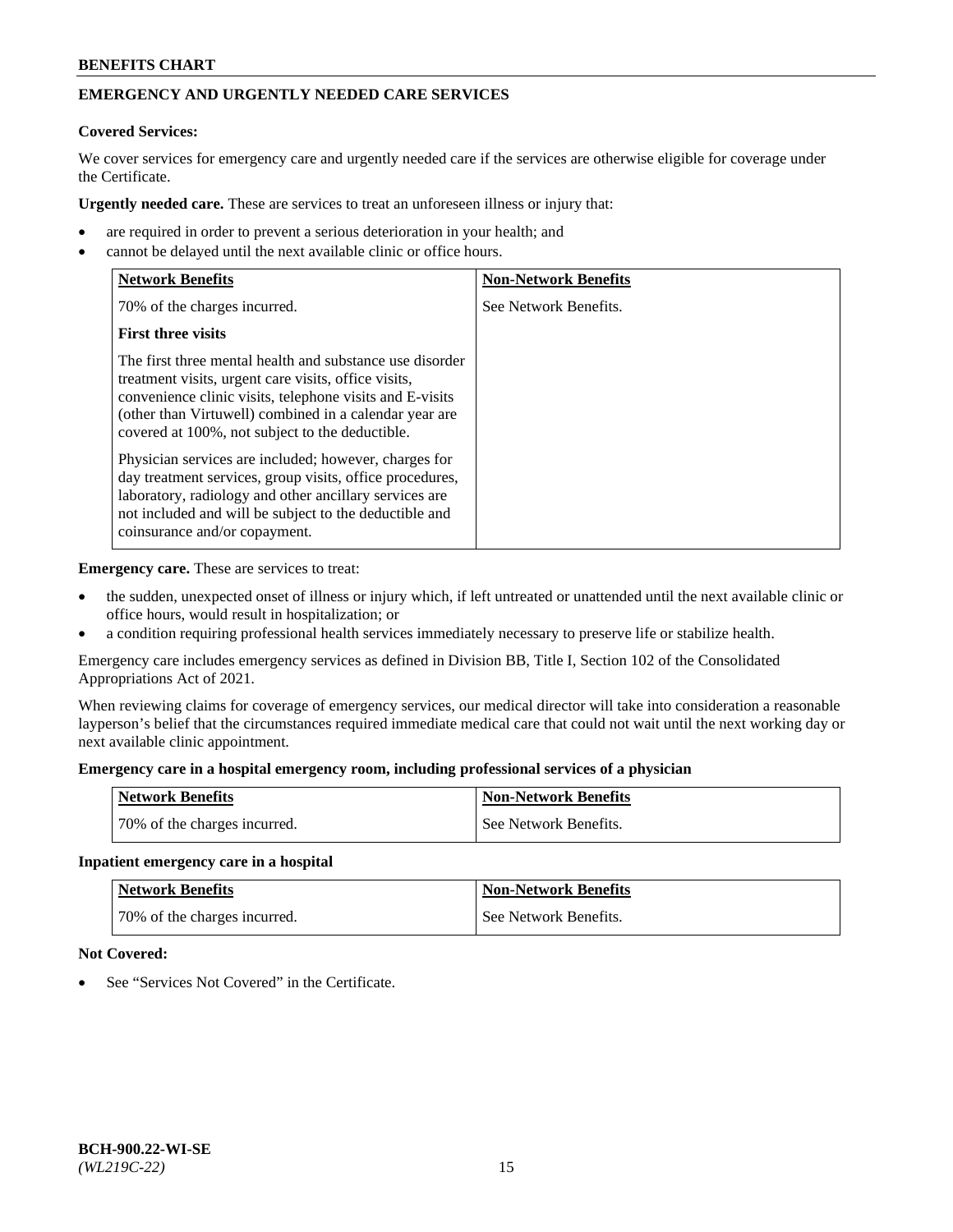# **GENE THERAPY**

## **Covered Services:**

We cover gene therapy treatment if it meets our medical coverage criteria.

| <b>Network Benefits</b>                                                                                                                                                                                 | <b>Non-Network Benefits</b> |
|---------------------------------------------------------------------------------------------------------------------------------------------------------------------------------------------------------|-----------------------------|
| Coverage level is same as corresponding Network<br>Benefits, depending on type of service provided such as<br>Office Visits for Illness or Injury, Inpatient or<br><b>Outpatient Hospital Services.</b> | No coverage.                |

## **Limitations:**

- Gene therapy must be provided by a designated provider.
- Specific types of gene therapy are limited to therapies and conditions specified in our medical coverage criteria.

# **Not Covered:**

See "Services Not Covered" in the Certificate.

## **HEALTH EDUCATION**

### **Covered Services:**

We cover education for preventive services and education for the management of chronic health problems (such as diabetes).

| Network Benefits                                            | <b>Non-Network Benefits</b>  |
|-------------------------------------------------------------|------------------------------|
| 100% of the charges incurred.<br>Deductible does not apply. | 50% of the charges incurred. |

#### **Not Covered:**

See "Services Not Covered" in the Certificate.

## **HOME-BASED COMPREHENSIVE HEALTH RISK ASSESSMENT**

#### **Covered Services:**

If you meet our criteria for coverage, you may qualify for our home-based comprehensive health risk assessment program. The program covers a health assessment with a designated nurse practitioner.

| <b>Network Benefits</b>                                     | <b>Non-Network Benefits</b> |
|-------------------------------------------------------------|-----------------------------|
| 100% of the charges incurred.<br>Deductible does not apply. | No coverage.                |

#### **Not Covered:**

See "Services Not Covered" in the Certificate.

## **HOME HEALTH SERVICES**

### **Covered Services:**

We cover skilled nursing services, physical therapy, occupational therapy, speech therapy, respiratory therapy and other therapeutic services, non-routine prenatal and postnatal services, routine postnatal well child visits as described in our medical coverage criteria, phototherapy services for newborns, home health aide services and other eligible home health services when provided in your home, if you are homebound (i.e., unable to leave home without considerable effort due to a medical condition). Lack of transportation does not constitute homebound status. For phototherapy services for newborns and high risk prenatal services, supplies and equipment are included.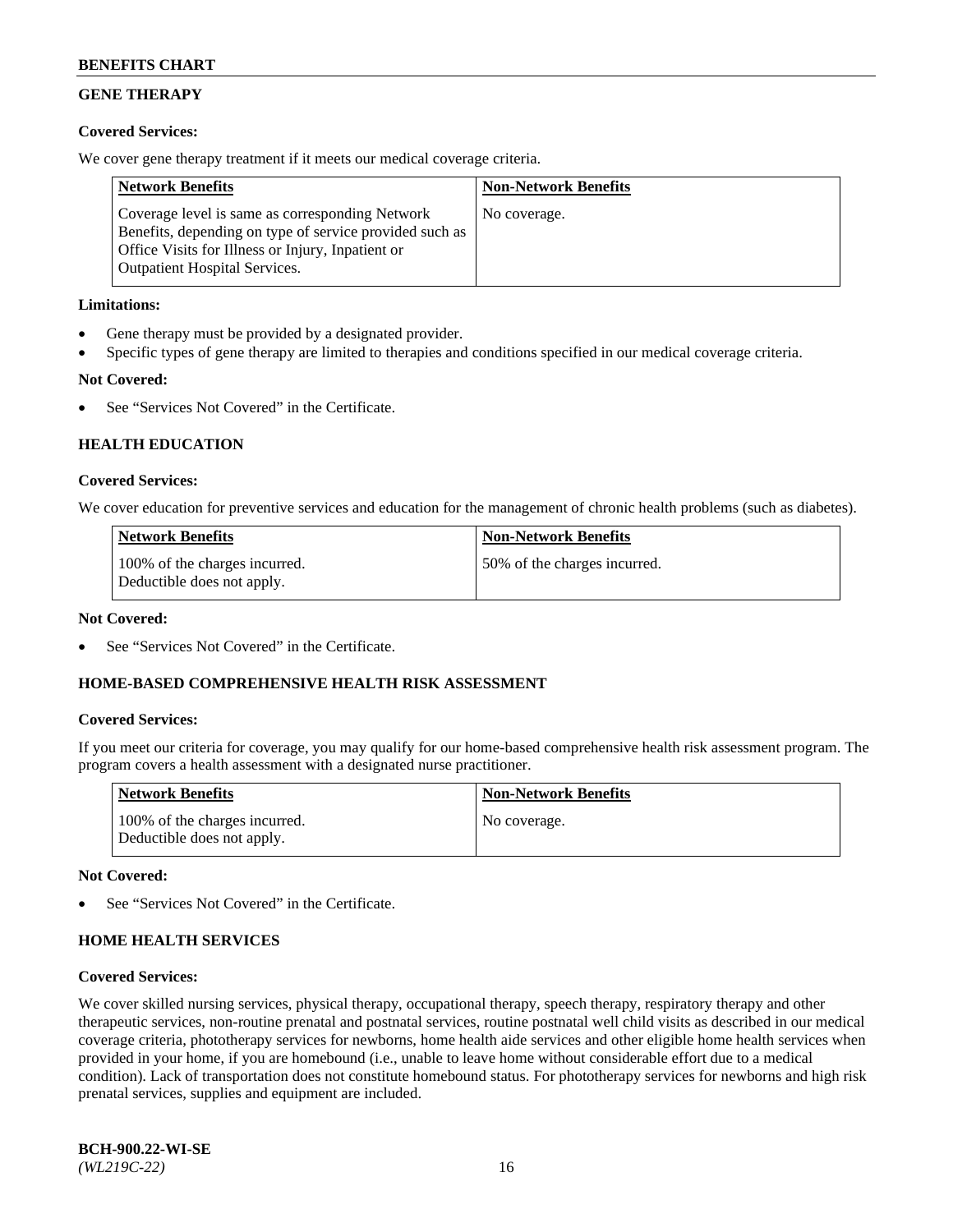We cover total parenteral nutrition/intravenous ("TPN/IV") therapy, equipment, supplies and drugs in connection with IV therapy. IV line care kits are covered under Durable Medical Equipment.

We cover palliative care benefits. Palliative care includes symptom management, education and establishing goals of care. We waive the requirement that you be homebound for a limited number of home visits for palliative care (as shown in this Benefits Chart), if you have a life-threatening, non-curable condition which has a prognosis of survival of two years or less. Additional palliative care visits are eligible under the home health services benefit if you are homebound and meet all other requirements defined in this section.

You do not need to be homebound to receive total parenteral nutrition/intravenous ("TPN/IV") therapy.

Home health services are eligible and covered only when:

- medically necessary; and
- provided as rehabilitative care, terminal care or maternity care; and
- ordered by a physician, and included in the written home care plan.

### **Physical therapy, occupational therapy, speech therapy, respiratory therapy, home health aide services and palliative care**

| <b>Network Benefits</b>      | <b>Non-Network Benefits</b>  |
|------------------------------|------------------------------|
| 70% of the charges incurred. | 50% of the charges incurred. |

# **TPN/IV therapy, skilled nursing services, non-routine prenatal/postnatal services, and phototherapy**

| <b>Network Benefits</b>      | <b>Non-Network Benefits</b>  |
|------------------------------|------------------------------|
| 70% of the charges incurred. | 50% of the charges incurred. |

Each 24-hour visit (or shifts up to 24-hour visits) equals one visit and counts toward the Maximum visits for all other services shown below. Any visit that lasts less than 24 hours regardless of the length of the visit, will count as one visit toward the Maximum visits for all other services shown below. All visits must be medically necessary and benefit eligible.

#### **Routine postnatal well child visit**

| <b>Network Benefits</b>                                     | <b>Non-Network Benefits</b>  |
|-------------------------------------------------------------|------------------------------|
| 100% of the charges incurred.<br>Deductible does not apply. | 50% of the charges incurred. |

# **Maximum visits for palliative care**

If you are eligible to receive palliative care in the home and you are not homebound, there is a maximum of 12 visits per calendar year.

#### **Maximum visits for all services other than palliative care**

| Network Benefits             | <b>Non-Network Benefits</b>  |
|------------------------------|------------------------------|
| 60 visits per calendar year. | 30 visits per calendar year. |

Each visit provided under the Network Benefits and Non-Network Benefits counts toward the maximums shown under both Maximum visits sections. The routine postnatal well child visits do not count toward the visit limit.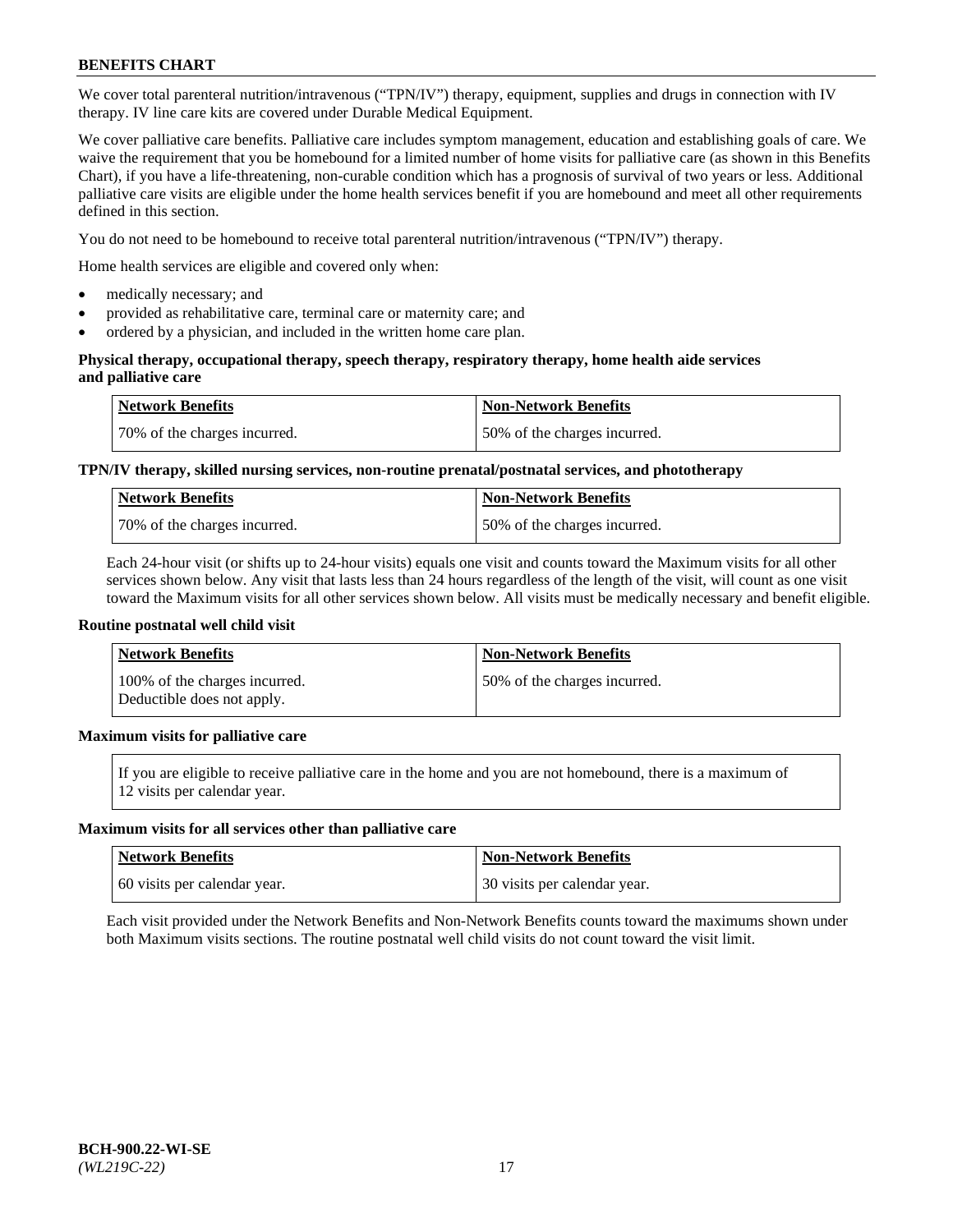### **Limitations:**

- Home health services are not provided as a substitute for a primary caregiver in the home or as relief (respite) for a primary caregiver in the home. We will not reimburse family members or residents in your home for the above services.
- A service shall not be considered a skilled nursing service merely because it is performed by, or under the direct supervision of, a licensed nurse. Where a service (such as tracheotomy suctioning or ventilator monitoring) or like services, can be safely and effectively performed by a non-medical person (or self-administered), without the direct supervision of a licensed nurse, the service shall not be regarded as a skilled nursing service, whether or not a skilled nurse actually provides the service. The unavailability of a competent person to provide a non-skilled service shall not make it a skilled service when a skilled nurse provides it. Only the skilled nursing component of so-called "blended" services (i.e. services which include skilled and non-skilled components) are covered under this Benefits Chart.

## **Not Covered:**

- Financial or legal counseling services.
- Housekeeping or meal services in your home.
- Private duty nursing services.
- Services provided by a family member or enrollee, or a resident in the enrollee's home.
- Vocational rehabilitation and recreational or educational therapy. Recreation therapy is therapy provided solely for the purpose of recreation, including, but not limited to: (a) requests for physical therapy or occupational therapy to improve athletic ability, and (b) braces or guards to prevent sports injuries.
- See "Services Not Covered" in the Certificate.

# **HOME HOSPICE SERVICES**

## **Applicable Definitions:**

**Part-time.** This is up to two hours of service per day, more than two hours is considered continuous care.

**Continuous Care.** This is from two to twelve hours of service per day provided by a registered nurse, licensed practical nurse, or home health aide, during a period of crisis in order to maintain a terminally ill patient at home.

**Appropriate Facility.** This is a nursing home, hospice residence, or other inpatient facility.

**Custodial Care Related to Hospice Services.** This means providing assistance in the activities of daily living and the care needed by a terminally ill patient which can be provided by primary caregiver (i.e., family member or friend) who is responsible for the patient's home care.

## **Covered Services:**

**Home hospice program.** We cover the services described below if you are terminally ill and accepted as a home hospice program participant. You must meet the eligibility requirements of the program, and elect to receive services through the home hospice program. The services will be provided in your home, with inpatient care available when medically necessary as described below. If you elect to receive hospice services, you do so in lieu of curative treatment for your terminal illness for the period you are enrolled in the home hospice program.

**Eligibility:** In order to be eligible to be enrolled in the home hospice program, you must: (1) be a terminally ill patient (prognosis of six months or less); (2) have chosen a palliative treatment focus (i.e., emphasizing comfort and supportive services rather than treatment attempting to cure the disease or condition); and (3) continue to meet the terminally ill prognosis as reviewed by our medical director or his or her designee over the course of care. You may withdraw from the home hospice program at any time.

**Eligible services:** Hospice services include the following services provided in accordance with an approved hospice treatment plan.

- Home health services:
	- o Part-time care provided in your home by an interdisciplinary hospice team (which may include a physician, nurse, social worker, and spiritual counselor) and medically necessary home health services are covered.
	- o One or more periods of continuous care in your home or in a setting which provides day care for pain or symptom management, when medically necessary, will be covered.
- Inpatient services: We cover medically necessary inpatient services.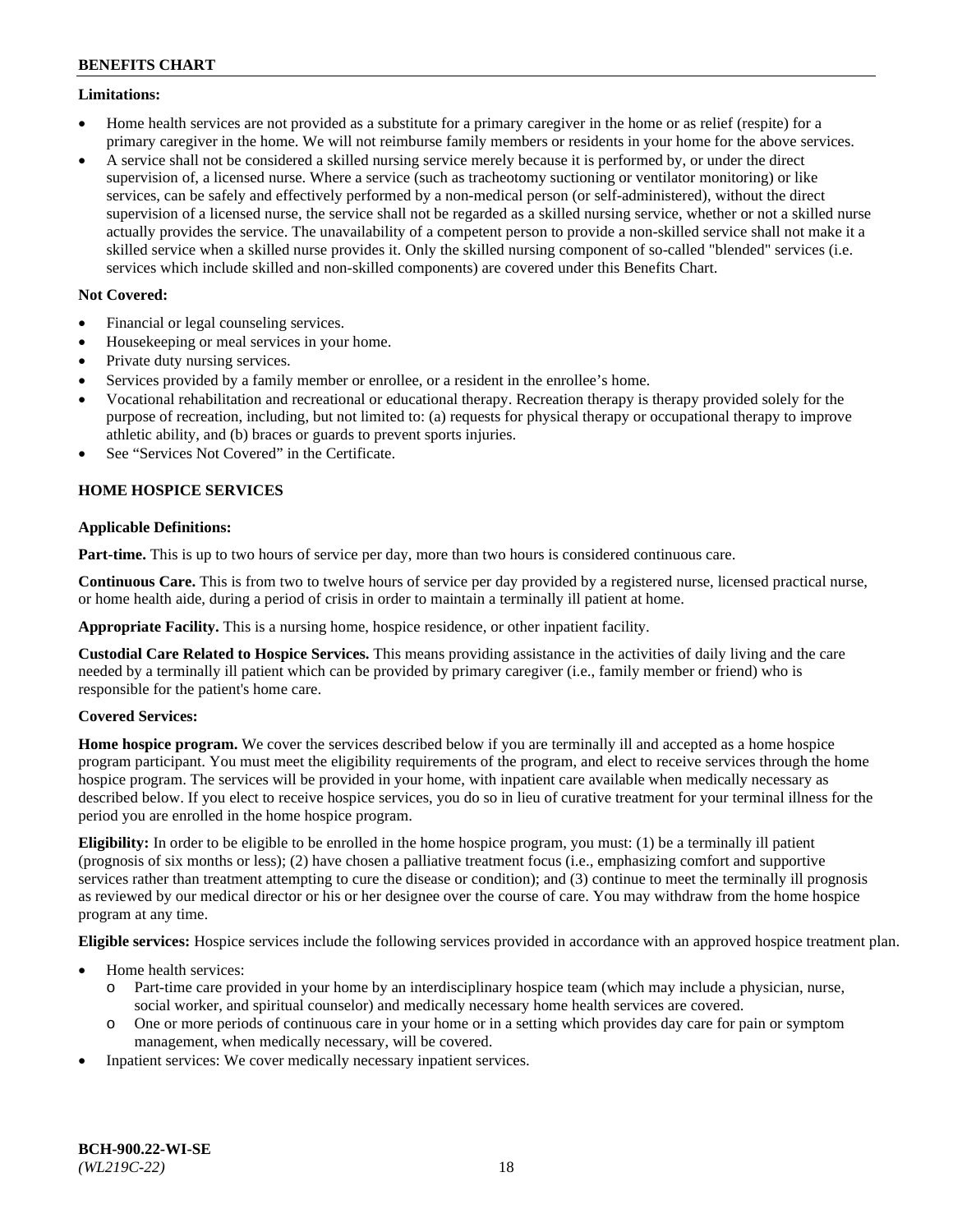- Other services:
	- o Respite care is covered for care in your home or in an appropriate facility, to give your primary caregivers (i.e., family members or friends) rest and/or relief when necessary in order to maintain a terminally ill patient at home.
	- o Medically necessary medications for pain and symptom management.
	- o Semi-electric hospital beds and other durable medical equipment are covered.
	- Emergency and non-emergency care is covered.

| Network Benefits             | Non-Network Benefits         |
|------------------------------|------------------------------|
| 70% of the charges incurred. | 50% of the charges incurred. |

Respite care is limited to 5 days per episode, and respite care and continuous care combined are limited to 30 days.

# **Not Covered:**

- Financial or legal counseling services.
- Housekeeping or meal services in your home.
- Custodial or maintenance care related to hospice services, whether provided in the home or in a nursing home.
- Any service not specifically described as covered services under this home hospice services benefits.
- Any services provided by members of your family or residents in your home.
- See "Services Not Covered" in the Certificate.

## **HOSPITAL AND SKILLED NURSING FACILITY SERVICES**

### **Covered Services:**

We cover services as described below.

# **Medical or surgical hospital services**

**Inpatient hospital services:** We cover the following medical or surgical services, for the treatment of acute illness or injury, which require the level of care only provided in an acute care facility. These services must be authorized by a physician.

Inpatient hospital services include: room and board; the use of operating or maternity delivery rooms; intensive care facilities; newborn nursery facilities; general nursing care, anesthesia, laboratory and diagnostic imaging services, radiation therapy, physical therapy, prescription drugs or other medications administered during treatment, blood and blood products (unless replaced), and blood derivatives, and other diagnostic or treatment related hospital services; physician and other professional medical and surgical services provided while in the hospital, including gender confirmation surgery that meets medical coverage criteria.

We cover, following a vaginal delivery, a minimum of 48 hours of inpatient care for the mother and newborn child. We cover, following a caesarean section delivery, a minimum of 96 hours of inpatient care for the mother and newborn child.

Group health plans and health insurance issuers generally may not, under Federal law, restrict benefits for any hospital length of stay in connection with childbirth for the mother of newborn child to less than 48 hours following a vaginal delivery, or less than 96 hours following a caesarean section. However, Federal law generally does not prohibit the mother's or newborn's attending provider, after consulting with the mother, from discharging the mother or her newborn earlier than 48 hours (or 96 hours as applicable). In any case plans and issuers may not, under Federal law, require that a provider obtain authorization from the plan or the insurance issuer for prescribing a length of stay not in excess of 48 hours (or 96 hours).

| <b>Network Benefits</b>      | <b>Non-Network Benefits</b>  |
|------------------------------|------------------------------|
| 70% of the charges incurred. | 50% of the charges incurred. |

Each Insured's admission or confinement, including that of a newborn child, is separate and distinct from the admission or confinement of any other Insured.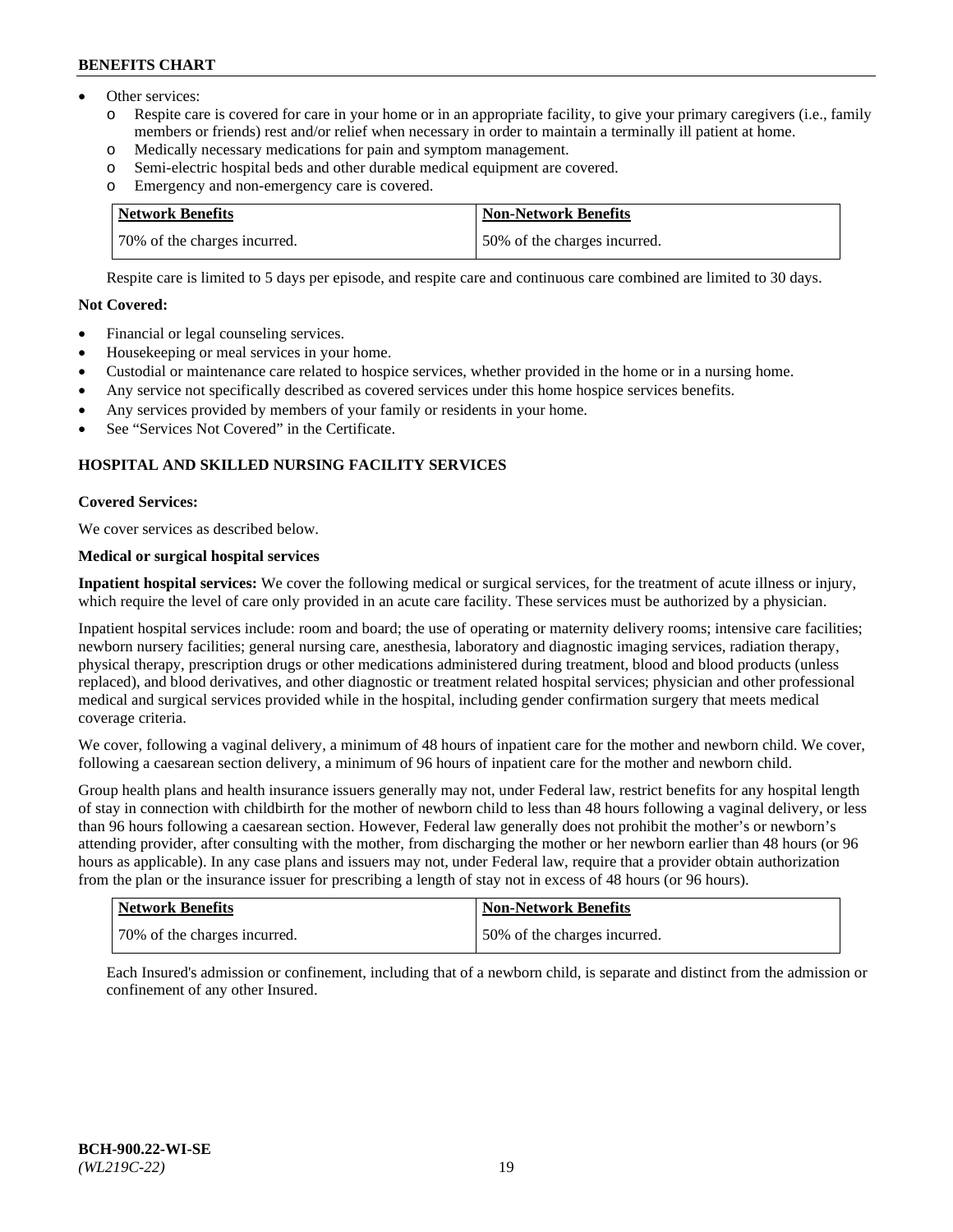**Outpatient hospital, ambulatory care or surgical facility services:** We cover the following medical and surgical services, for diagnosis or treatment of illness or injury on an outpatient basis. These services must be authorized by a physician.

Outpatient services include: use of operating rooms, maternity delivery rooms or other outpatient departments, rooms or facilities; and the following outpatient services: general nursing care, anesthesia, laboratory and diagnostic imaging services, radiation therapy, physical therapy, drugs administered during treatment, blood and blood products (unless replaced), and blood derivatives, and other diagnostic or treatment related outpatient services; physician and other professional medical and surgical services provided while an outpatient, including colonoscopies (starting at age 50, or under age 50 for people at high risk of colorectal cancer), and gender confirmation surgery that meets medical coverage criteria.

For Network Benefits, non-emergent, scheduled outpatient Magnetic Resonance Imaging (MRI) and Computed Tomography (CT) must be provided at a designated facility. Your physician or facility will obtain or verify prior authorization for these services, as needed.

To see the benefit level for diagnostic imaging services, laboratory services and physical therapy, see benefits under Diagnostic Imaging Services, Laboratory Services and Physical Therapy in this Benefits Chart.

| <b>Network Benefits</b>      | Non-Network Benefits          |
|------------------------------|-------------------------------|
| 70% of the charges incurred. | 150% of the charges incurred. |

### **Skilled nursing facility care:**

We cover room and board, daily skilled nursing and related ancillary services for post-acute treatment and rehabilitative care of illness or injury that meets medical coverage criteria. Rehabilitation services are limited to services where significant measurable progress is expected to occur within a reasonable period of time.

| Network Benefits                             | <b>Non-Network Benefits</b>                  |
|----------------------------------------------|----------------------------------------------|
| 70% of the charges incurred.                 | 50% of the charges incurred.                 |
| Limited to a 30-day maximum per confinement. | Limited to a 30-day maximum per confinement. |

Each day of services provided under the Network Benefits and Non-Network Benefits, combined, applies toward the maximum shown above.

#### **Not Covered:**

- Services for items for personal convenience, such as television rental, are not covered.
- See "Services Not Covered" in the Certificate.

## **INFERTILITY DIAGNOSIS**

### **Covered Services:**

We cover the diagnosis of infertility. These services include diagnostic procedures and tests provided in connection with an infertility evaluation, office visits and consultations to diagnose infertility.

| Network Benefits             | <b>Non-Network Benefits</b>  |
|------------------------------|------------------------------|
| 70% of the charges incurred. | 50% of the charges incurred. |

Coverage is limited to office visits and consultations to diagnose infertility. Treatment is not covered.

#### **Not Covered:**

- Infertility/fertility treatment, including, but not limited to, office visits, laboratory services, diagnostic imaging services and fertility drugs; reversal of sterilization; and sperm, ova or embryo acquisition, retrieval or storage; however, we cover office visits and consultations to diagnose infertility.
- Services related to the establishment of surrogate pregnancy and fees for a surrogate. However, pregnancy and maternity services are covered for an Insured under this Benefits Chart, including a surrogate pregnancy.
- See "Services Not Covered" in the Certificate.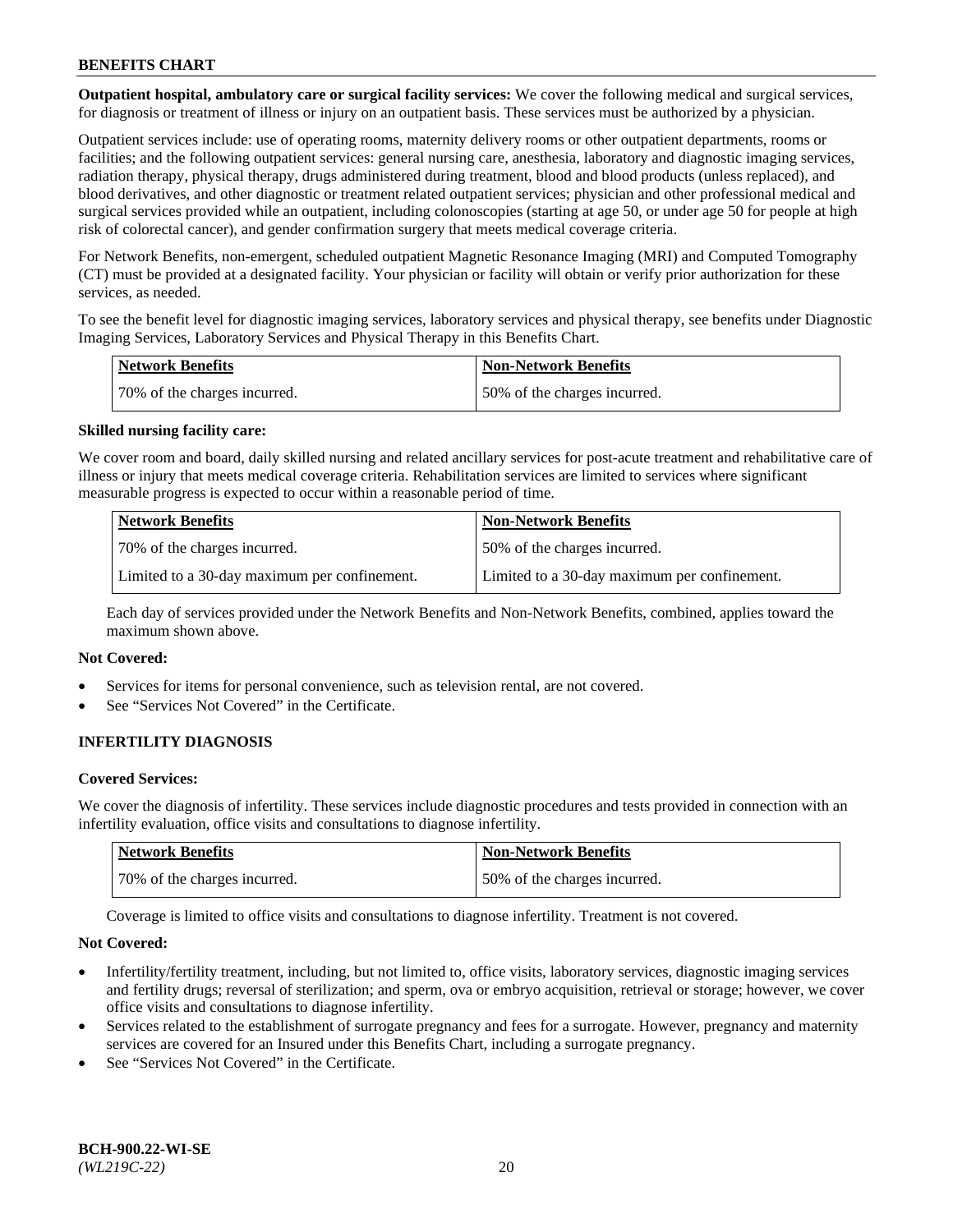# **LABORATORY SERVICES**

## **Covered Services:**

We cover laboratory tests when ordered by a provider and provided in a clinic or outpatient hospital facility. This includes blood tests to detect lead exposure in children between the ages of 6 months and 72 months.

To see the benefit level for inpatient hospital or skilled nursing facility services, see benefits under "Inpatient Hospital and Skilled Nursing Facility Services" in this Benefits Chart.

## **Prostate-specific antigen (PSA) testing**

| <b>Network Benefits</b>      | <b>Non-Network Benefits</b>  |
|------------------------------|------------------------------|
| 70% of the charges incurred. | 50% of the charges incurred. |

### **All other laboratory services**

### **Services for illness or injury**

| Network Benefits             | <b>Non-Network Benefits</b>  |
|------------------------------|------------------------------|
| 70% of the charges incurred. | 50% of the charges incurred. |

# **Preventive services**

Laboratory services associated with preventive services are covered at the benefit level shown in the "Preventive Services" section of this Benefits Chart.

### **Not Covered:**

See "Services Not Covered" in the Certificate.

## **MASTECTOMY RECONSTRUCTION BENEFIT**

## **Covered Services:**

We cover reconstruction of the breast on which the mastectomy has been performed; surgery and reconstruction of the other breast to produce symmetrical appearance, and prostheses and physical complications of all stages of mastectomy, including lymphedemas.

| <b>Network Benefits</b>                               | <b>Non-Network Benefits</b>                           |
|-------------------------------------------------------|-------------------------------------------------------|
| Coverage level is same as corresponding Network       | Coverage level is same as corresponding Non-Network   |
| Benefits, depending on type of service provided, such | Benefits, depending on type of service provided, such |
| as Office Visits for Illness or Injury, Inpatient or  | as Office Visits for Illness or Injury, Inpatient or  |
| <b>Outpatient Hospital Services.</b>                  | <b>Outpatient Hospital Services.</b>                  |

## **Not Covered:**

See "Services Not Covered" in the Certificate.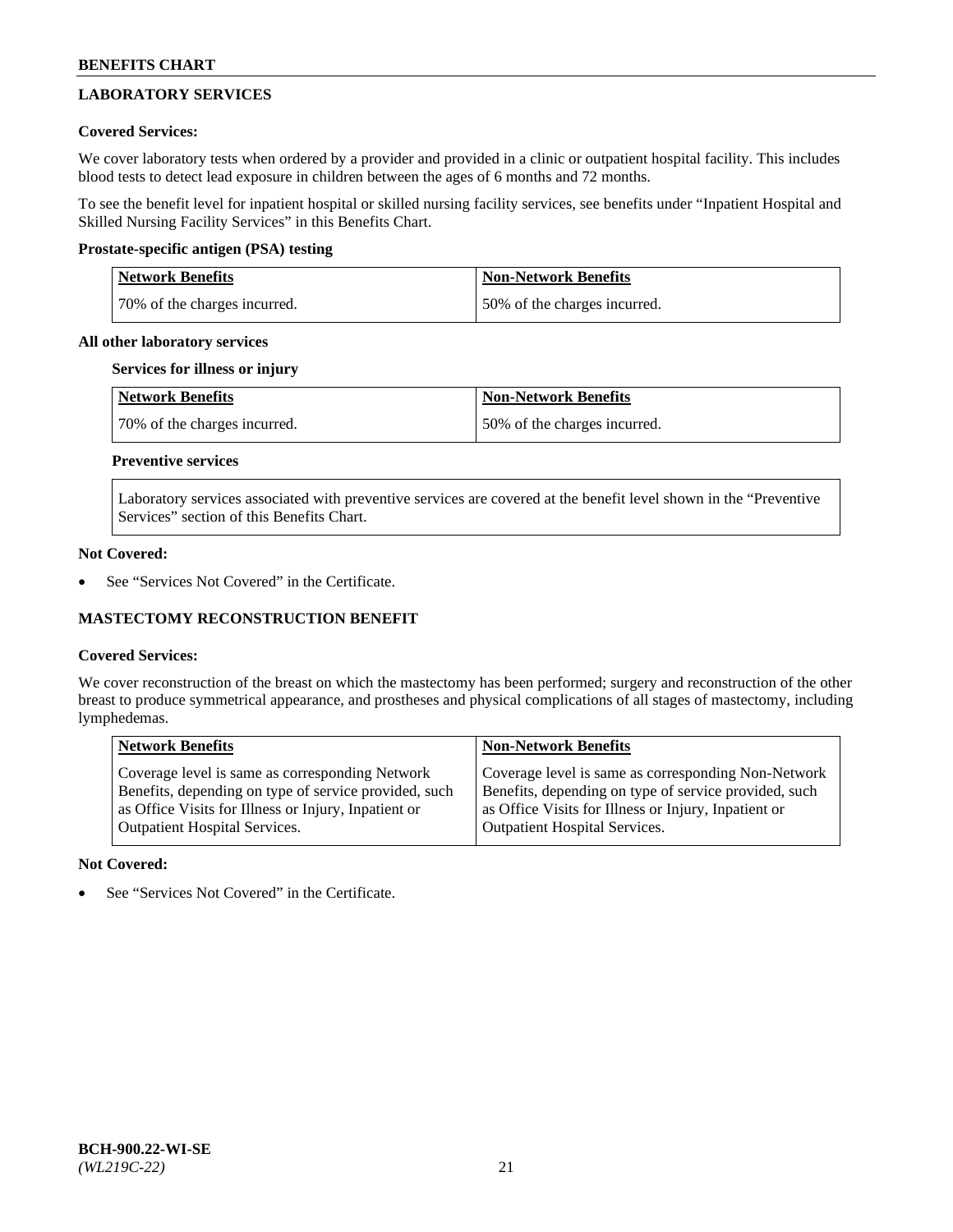# **MEDICATION THERAPY DISEASE MANAGEMENT PROGRAM**

### **Covered Services:**

If you meet our criteria for coverage, you may qualify for our Medication Therapy Disease Management Program.

The program covers consultations with a designated Network pharmacist.

Covered services are based on established medical policies, which are subject to periodic review and modification by the medical directors. These medical policies (medical coverage criteria) are available by calling Member Services, or logging on to your "*my*HealthPartners" account at [healthpartners.com.](http://www.healthpartners.com/)

| <b>Network Benefits</b>                                     | <b>Non-Network Benefits</b> |
|-------------------------------------------------------------|-----------------------------|
| 100% of the charges incurred.<br>Deductible does not apply. | No coverage.                |

### **Not Covered:**

See "Services Not Covered" in the Certificate.

# **OFFICE VISITS FOR ILLNESS OR INJURY**

#### **Covered Services:**

We cover the following when medically necessary: professional medical and surgical services and related supplies, including biofeedback, of physicians and other health care providers; blood and blood products (unless replaced) and blood derivatives.

We cover diagnosis and treatment of illness or injury to the eyes. Where contact or eye glass lenses are prescribed as medically necessary for the post-operative treatment of cataracts or for the treatment of aphakia, acute or chronic corneal pathology, or keratoconus, we cover the initial evaluation, lenses and fitting. Insureds must pay for lens replacement beyond the initial pair.

Services received via video, E-visit or telephone are covered under the "Telehealth/Telemedicine Services" section.

#### **Office visits**

| <b>Network Benefits</b>      | <b>Non-Network Benefits</b>  |
|------------------------------|------------------------------|
| 70% of the charges incurred. | 50% of the charges incurred. |

#### **Convenience clinics**

| Network Benefits             | <b>Non-Network Benefits</b>  |
|------------------------------|------------------------------|
| 70% of the charges incurred. | 50% of the charges incurred. |

#### **First three visits**

The first three mental health and substance use disorder treatment visits, urgent care visits, office visits, convenience clinic visits, telephone visits and E-visits (other than Virtuwell) combined in a calendar year are covered at 100%, not subject to the deductible.

Physician services are included; however, charges for day treatment services, group visits, office procedures, laboratory, radiology and other ancillary services are not included and will be subject to the deductible and coinsurance and/or copayment.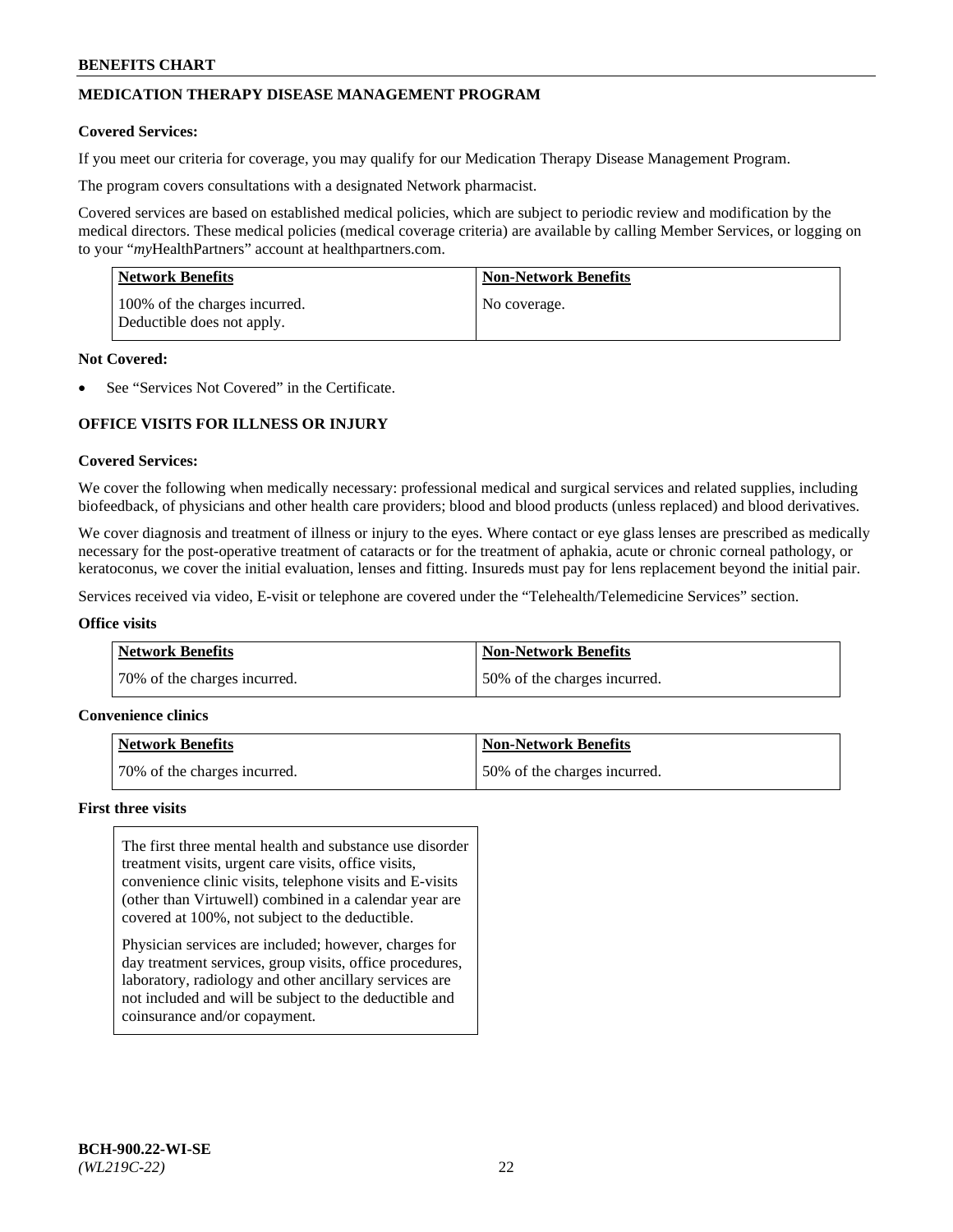### **Injections administered in a physician's office, other than immunizations**

#### **Allergy injections**

| Network Benefits             | <b>Non-Network Benefits</b>  |
|------------------------------|------------------------------|
| 70% of the charges incurred. | 50% of the charges incurred. |

#### **All other injections**

| <b>Network Benefits</b>      | <b>Non-Network Benefits</b>  |
|------------------------------|------------------------------|
| 70% of the charges incurred. | 50% of the charges incurred. |

### **Not Covered:**

- Court ordered treatment, except as described in this Benefits Chart. Any resulting court ordered treatment for mental health services will be subject to the Certificate's requirement for medical necessity.
- See "Services Not Covered" in the Certificate.

## **PEDIATRIC EYEWEAR**

### **Covered Services:**

We cover pediatric eyewear for children.

Routine eye exams are covered under the "Preventive Services" section.

| Network Benefits             | <b>Non-Network Benefits</b> |
|------------------------------|-----------------------------|
| 70% of the charges incurred. | No coverage.                |

### **Limitations:**

- Coverage under this provision will continue until the end of the month in which the child turns age 19.
- Limited to one of the following per calendar year:
	- o one pair of eyeglasses including one set of prescription lenses, frames from our designated eyewear collection and anti-scratch coating; or
	- o one pair of non-disposable contact lenses; or
	- o a one-year supply of disposable contact lenses.
- Contact lens fittings are limited to two per calendar year.

## **Not Covered:**

- Frames that are not included in our designated eyewear collection. However, one pair of lenses will be covered if an Insured chooses frames outside our designated eyewear collection.
- More than one pair of lenses or frames or non-disposable contacts per calendar year, regardless of the reason. This includes replacement of eyeglasses or contact lenses due to loss, breakage, theft, or change in prescription.
- Safety glasses or goggles for sports or vocational reasons.
- Upgrades including, but not limited to, UV protection and no-line multifocal lenses.
- See "Services Not Covered" in the Certificate.

## **PHYSICAL THERAPY, OCCUPATIONAL THERAPY, SPEECH THERAPY AND OTHER SPECIFIED THERAPIES**

## **Covered Services:**

We cover the following physical therapy, occupational therapy and speech therapy services:

- Medically necessary rehabilitative care to correct the effects of illness or injury.
- Habilitative care rendered for congenital, developmental or medical conditions which have significantly limited the successful initiation of normal speech and normal motor development.

Massage therapy which is performed in conjunction with other treatment/modalities by a physical or occupational therapist is part of a prescribed treatment plan and is not billed separately is covered.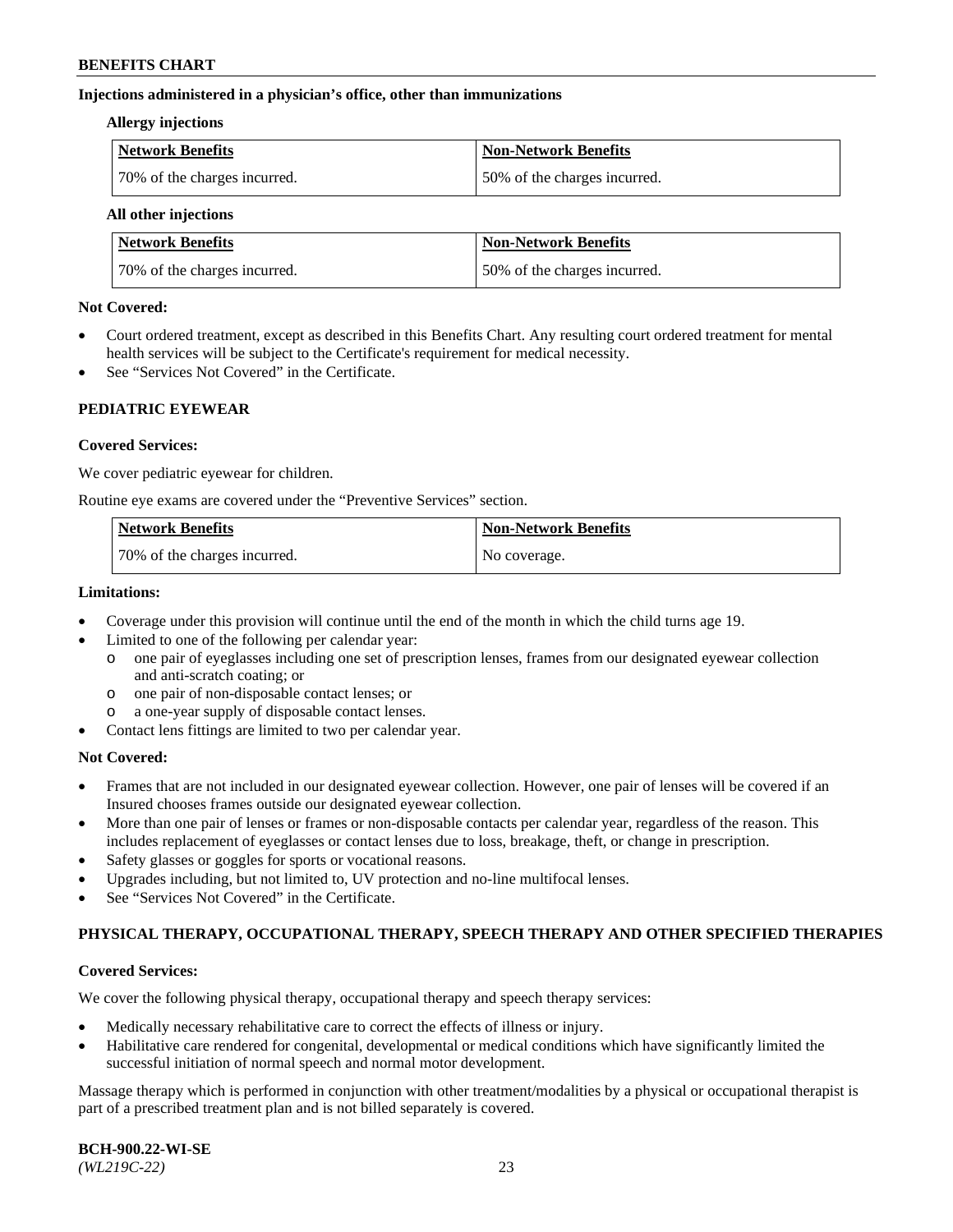We cover services provided in a clinic. To see the benefit level for inpatient hospital or skilled nursing facility services, see benefits under "Inpatient Hospital and Skilled Nursing Facility Services".

## **Rehabilitative care**

| <b>Network Benefits</b>                                                                       | <b>Non-Network Benefits</b>                                                                   |
|-----------------------------------------------------------------------------------------------|-----------------------------------------------------------------------------------------------|
| 70% of the charges incurred.                                                                  | 50% of the charges incurred.                                                                  |
| Physical, Occupational and Speech Therapy are<br>limited to 20 visits each per calendar year. | Physical, Occupational and Speech Therapy are<br>limited to 20 visits each per calendar year. |

### **In addition to the services provided above, we cover a minimum of:**

- 20 visits per calendar year for pulmonary rehabilitation.
- 36 visits per calendar year for cardiac rehabilitation.
- 30 visits per calendar year for post-cochlear implant aural therapy.
- 20 visits per calendar year for cognitive rehabilitation.

The maximum number of visits is combined for Network Benefits and Non-Network Benefits.

## **Habilitative services**

| <b>Network Benefits</b>                                                                       | <b>Non-Network Benefits</b>                                                                   |
|-----------------------------------------------------------------------------------------------|-----------------------------------------------------------------------------------------------|
| 70% of the charges incurred.                                                                  | 50% of the charges incurred.                                                                  |
| Physical, Occupational and Speech Therapy are<br>limited to 20 visits each per calendar year. | Physical, Occupational and Speech Therapy are<br>limited to 20 visits each per calendar year. |

The maximum number of visits is combined for Network Benefits and Non-Network Benefits.

## **Not Covered:**

- Massage therapy for the purpose of comfort or convenience of the Insured.
- See "Services Not Covered" in the Certificate.

# **PRE-DIABETES DISEASE MANAGEMENT PROGRAM**

## **Covered Services:**

If you meet criteria for coverage, you may qualify for the Pre-Diabetes Disease Management Program through Omada Health. The program covers group health coaching which focuses on weight loss, exercise, behavior modification and health education at select locations determined by the plan.

| <b>Network Benefits</b>                                     | <b>Non-Network Benefits</b> |
|-------------------------------------------------------------|-----------------------------|
| 100% of the charges incurred.<br>Deductible does not apply. | Not applicable.             |

## **Not Covered:**

See "Services Not Covered" in the Certificate.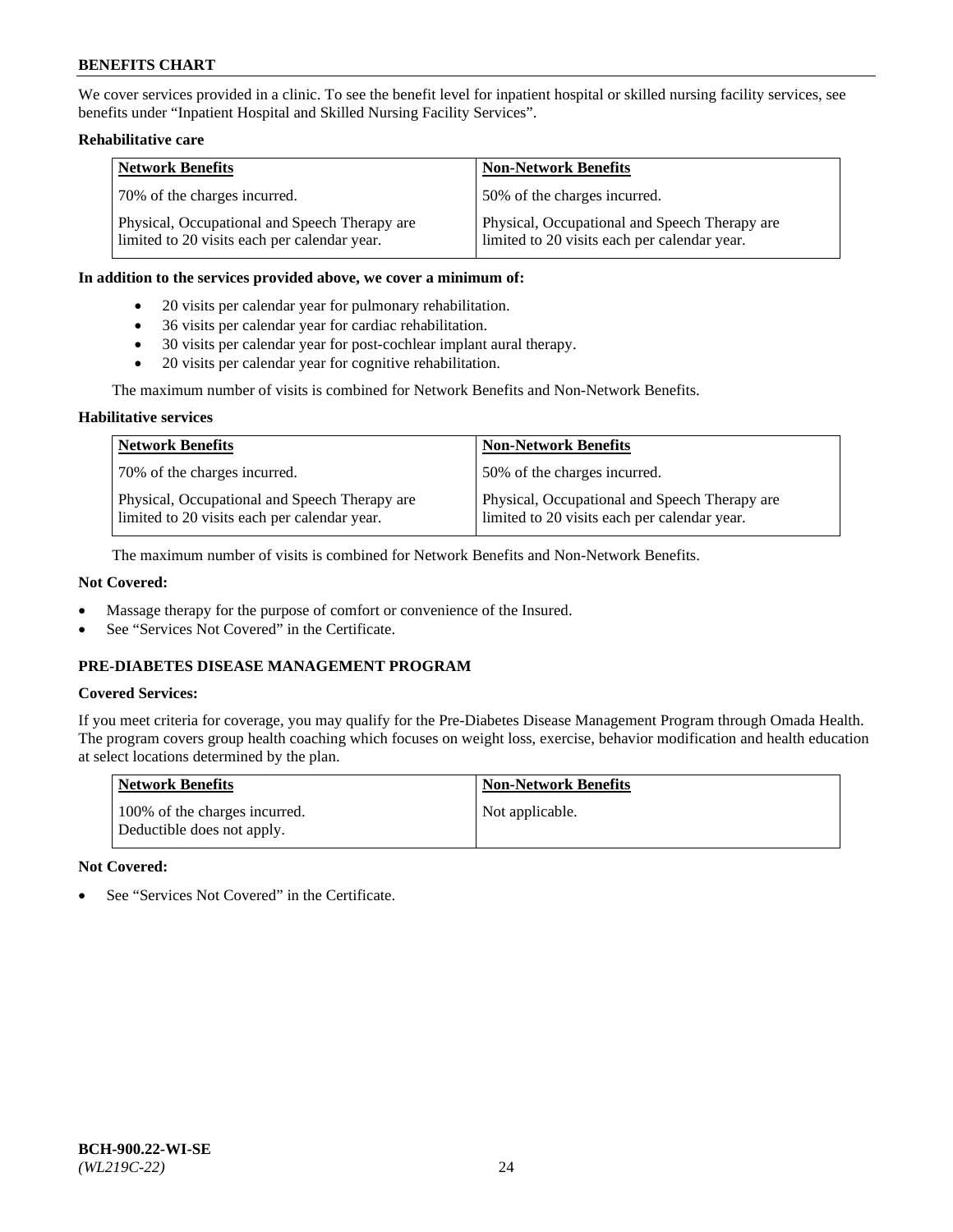# **PRESCRIPTION DRUG SERVICES**

### **Covered Services:**

We cover prescription drugs and medications that can be self-administered or are administered in a physician's office.

We will refill a prescription for eye drops covered under this Benefits Chart if the Insured requests a refill and the original prescription specified that additional quantities would be needed, providing the refill request does not exceed the quantities needed, and the following conditions are met:

- If the Insured requests a 30-day refill supply, the request must be made between 22 and 30 days of the later of (a) the original date that the prescription was distributed to the Insured or (b) the date that the most recent refill was distributed to the Insured; or
- If the Insured requests a 90-day refill supply, the request must be made between 67 and 90 days of the later of (a) the original date that the prescription was distributed to the Insured or (b) the date that the most recent refill was distributed to the Insured.

### **For Network Benefits, drugs and medications must be obtained at a Network pharmacy.**

### **If a copayment is required, you must pay one copayment for each 31-day supply, or portion thereof.**

# **Outpatient drugs (except as specified below)**

| <b>Network Benefits</b>                                                                                                                                                                                           | <b>Non-Network Benefits</b>  |
|-------------------------------------------------------------------------------------------------------------------------------------------------------------------------------------------------------------------|------------------------------|
| 100% of the charges incurred, subject to a copayment of<br>\$5 for generic low cost formulary drugs and 100% of<br>the charges incurred, subject to a copayment of \$25 for<br>generic high cost formulary drugs. | 50% of the charges incurred. |
| Brand name formulary drugs are covered at 100% of the<br>charges incurred, subject to a copayment of \$60.                                                                                                        |                              |
| In no event will your cost for a formulary insulin drug<br>exceed \$25.                                                                                                                                           |                              |
| Non-formulary drugs are covered at 100% of the<br>charges incurred, subject to a copayment of \$150.                                                                                                              |                              |
| Deductible does not apply.                                                                                                                                                                                        |                              |

**Oral chemotherapy drugs** are included on the specialty drug list. However, you pay the applicable outpatient drug copayment. As required by Wisconsin law, your maximum copayment will not be more than \$100 per prescription for a 31-day supply.

## **Mail order drugs**

| <b>Network Benefits</b>                                                                                                                                                         | <b>Non-Network Benefits</b>                                                                                                |
|---------------------------------------------------------------------------------------------------------------------------------------------------------------------------------|----------------------------------------------------------------------------------------------------------------------------|
| For your convenience, you may also get up to a<br>93-day supply of outpatient prescription drugs that<br>can be self-administered through the designated mail<br>order service. | Mail order drugs are only available through the<br>designated mail order service.<br>See Network Mail Order Drugs Benefit. |
| Specialty drugs are not available through the mail<br>order service.                                                                                                            |                                                                                                                            |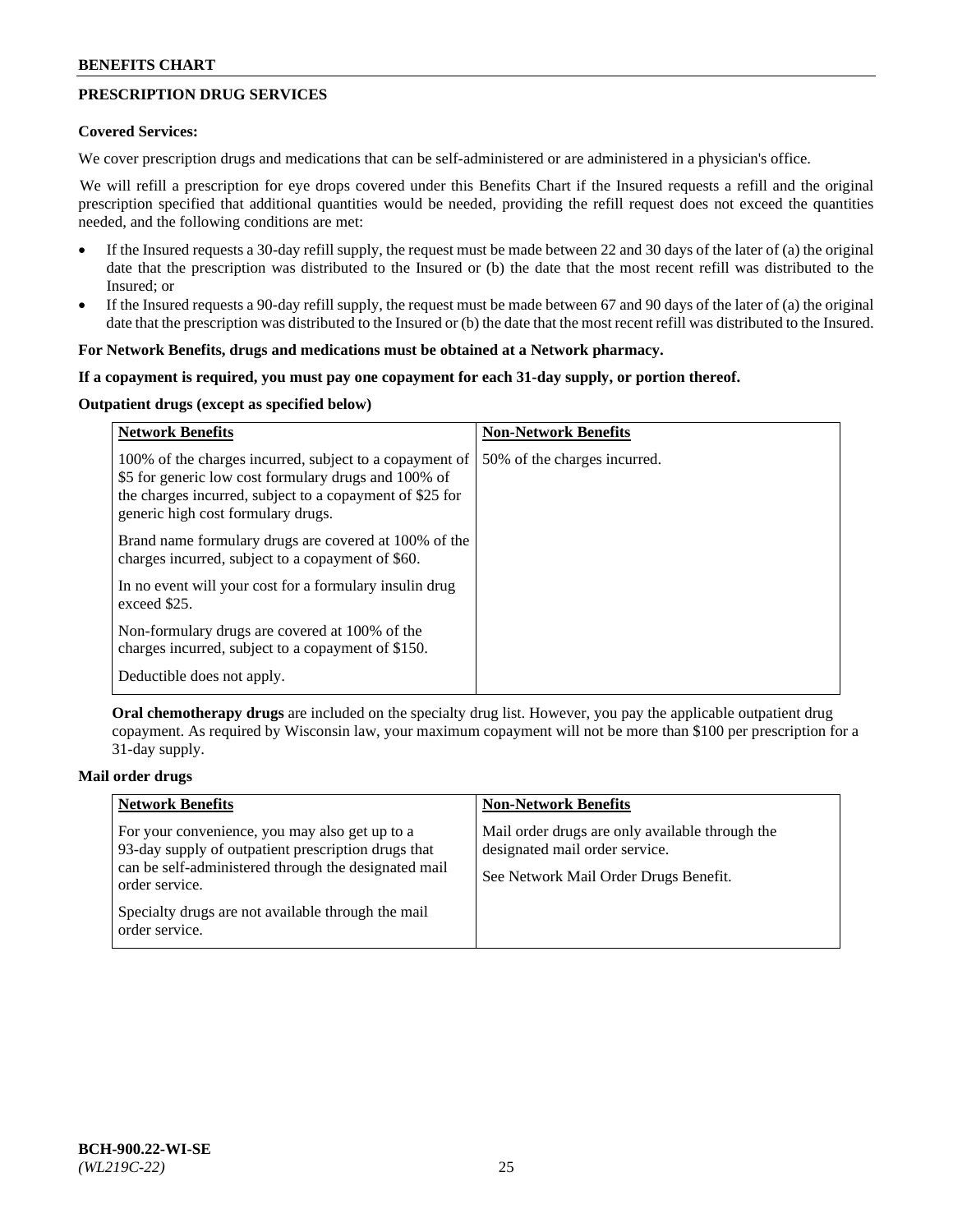# **Specialty drugs which are self-administered**

| <b>Network Benefits</b>                                                                                              | <b>Non-Network Benefits</b> |
|----------------------------------------------------------------------------------------------------------------------|-----------------------------|
| 80% of the charges incurred.<br>Deductible does not apply.                                                           | No coverage.                |
| Specialty drugs are limited to drugs on the<br>specialty drug list and must be obtained from a<br>designated vendor. |                             |

**Oral chemotherapy drugs** are included on the specialty drug list. However, you pay the applicable outpatient drug copayment. As required by Wisconsin law, your maximum copayment will not be more than \$100 per prescription for a 31-day supply.

## **Tobacco cessation drugs. All FDA approved tobacco cessation drugs are covered.**

| <b>Network Benefits</b>                                     | <b>Non-Network Benefits</b>  |
|-------------------------------------------------------------|------------------------------|
| 100% of the charges incurred.<br>Deductible does not apply. | 50% of the charges incurred. |

### **Contraceptive drugs**

| <b>Network Benefits</b>                                                                                                                                         | <b>Non-Network Benefits</b>  |
|-----------------------------------------------------------------------------------------------------------------------------------------------------------------|------------------------------|
| 100% of the charges incurred for formulary drugs.<br>Deductible does not apply.                                                                                 | 50% of the charges incurred. |
| If a physician requests that a non-formulary<br>contraceptive drug be dispensed as written, the drug<br>will be covered at 100%, not subject to the deductible. |                              |

**ACA preventive medications.** We cover preventive medications currently recommended by USPSTF with an A or B rating if they are prescribed by your medical provider and they are listed on our Commercial ACA Preventive Drug List. Preventive medications are subject to periodic review and modification. Changes would be effective in accordance with the federal rules and reflected in our current medical coverage criteria for preventive care services.

| <b>Network Benefits</b>                                     | <b>Non-Network Benefits</b>  |
|-------------------------------------------------------------|------------------------------|
| 100% of the charges incurred.<br>Deductible does not apply. | 50% of the charges incurred. |

**Limitations:**

- Certain drugs may require prior authorization as indicated on the formulary. HealthPartners may require prior authorization for the drug and also the site where the drug will be provided. Certain drugs are subject to our utilization review process and quantity limits.
- Certain non-formulary drugs require prior authorization. In addition, certain drugs may be subject to any quantity limits applied as part of our trial program. The trial drug program applies to new prescriptions for certain drugs which have high toxicity, low tolerance, high costs and/or high potential for waste. Trial drugs are indicated on the formulary and/or the specialty drug list. Your first fill of a trial drug may be limited to less than a month supply. If the drug is well tolerated and effective, you will receive the remainder of your first month supply.
- If an Insured requests a brand name drug when there is a generic equivalent, the brand name drug will be covered up to the charge that would apply to the generic drug, minus any required copayment. If a physician requests that a brand name drug be dispensed as written, the drug will be paid at the non-formulary benefit.
- We may require insureds to try over-the-counter (OTC) drug alternatives before approving more costly formulary prescription drugs.
- Unless otherwise specified in the "Prescription Drug Services" section, you may receive up to a 31-day supply per prescription.
- A 93-day supply will be covered and dispensed only at pharmacies that participate in our extended day supply program.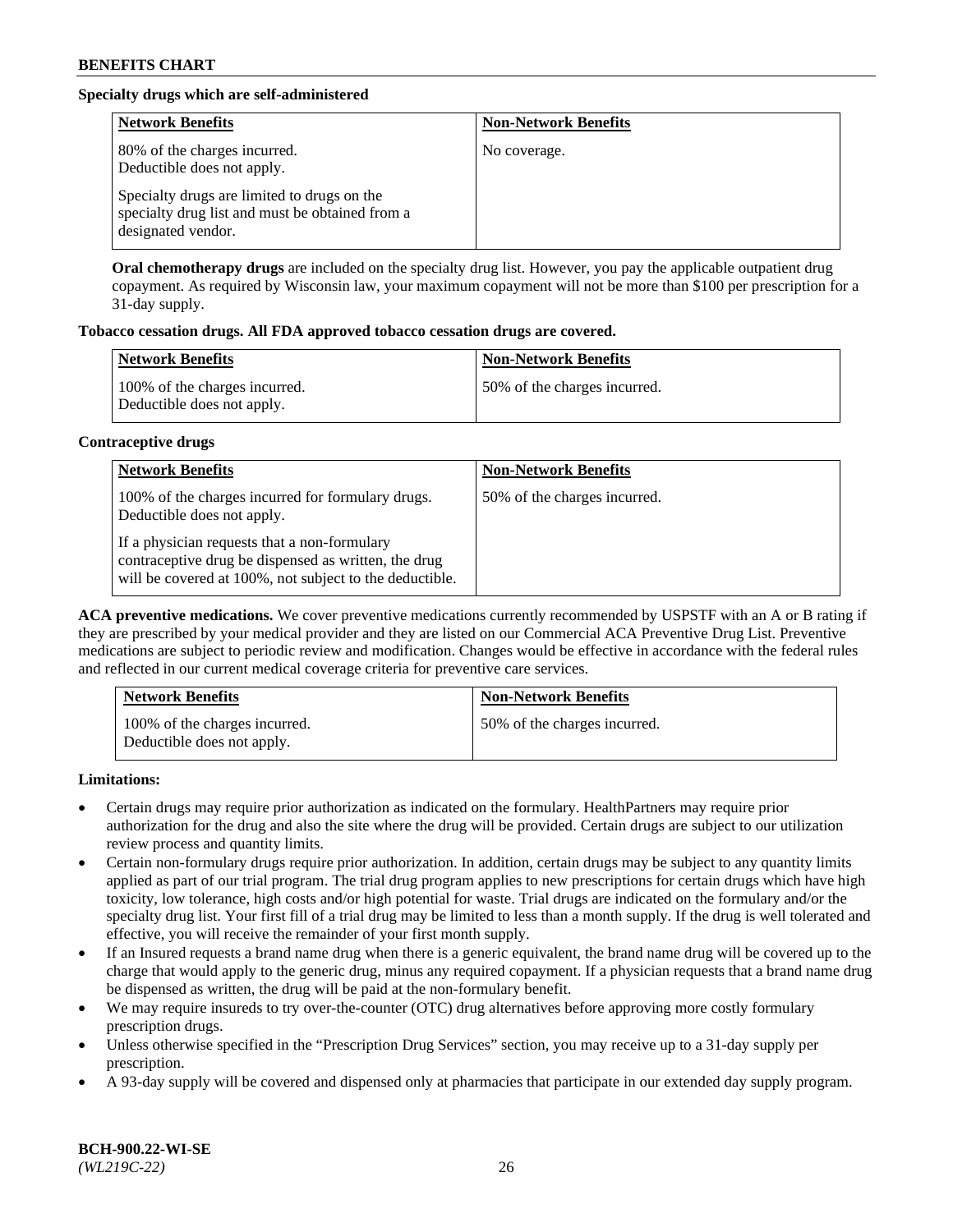- New prescriptions to treat certain chronic conditions are limited to a 31-day supply.
- No more than a 31-day supply of specialty drugs will be covered and dispensed at a time, unless it is a manufacturer supplied drug that cannot be split that supplies the insured with more than a 31-day supply.

**Not Covered:**Replacement of prescription drugs, medications, equipment and supplies due to loss, damage or theft.

- Nonprescription (over-the-counter) drugs or medications, including, but not limited to, vitamins, supplements, homeopathic remedies, and non-FDA approved drugs, unless listed on the formulary and prescribed by a physician or legally authorized health care provider under applicable state and federal law. This exclusion does not include over-thecounter contraceptives for women as allowed under the Affordable Care Act when the Insured obtains a prescription for the item. In addition, if the Insured obtains a prescription, this exclusion does not include aspirin to prevent cardiovascular disease for men and women of certain ages; folic acid supplements for women who may become pregnant; fluoride chemoprevention supplements for children without fluoride in their water source; and iron supplements for children ages 6-12 months who are at risk for anemia.
- All drugs for the treatment of sexual dysfunction.
- All drugs for the treatment of growth deficiency.
- Fertility drugs.
- Medical cannabis.
- Drugs on the Excluded Drug List. The Excluded Drug List includes select drugs within a therapy class that are not eligible for coverage. This includes drugs that may be excluded for certain indications. The Excluded Drug List is available at [healthpartners.com.](http://www.healthpartners.com/)
- Drugs that are newly approved by the FDA until they are reviewed and approved by HealthPartners Pharmacy and Therapeutics Committee.
- Medical devices approved by the FDA will not be covered under the "Prescription Drug Services" section unless they are on our formulary. Covered medical devices are generally submitted and reimbursed under your medical benefits.
- See "Services Not Covered" in the Certificate.

## **PREVENTIVE SERVICES**

### **Applicable Definitions:**

**Routine Preventive Services** are routine health care services that include screenings, check-ups and counseling to prevent illness, disease or other health problems before symptoms occur.

**Diagnostic Services** are services to help a provider understand your symptoms, diagnose illness and decide what treatment may be needed. They may be the same services that are listed as preventive services, but they are being used as diagnostic services. Your provider will determine if these services are preventive or diagnostic. These services are not preventive if received as part of a visit to diagnose, manage or maintain an acute or chronic medical condition, illness or injury. When that occurs, unless otherwise indicated below, standard deductibles, copayments or coinsurance apply.

#### **Covered Services:**

We cover preventive services that meet any of the requirements under the Affordable Care Act (ACA) shown in the bulleted items below. These preventive services are covered at 100% under the Network Benefits with no deductible, copayments or coinsurance. (If a preventive service is not required by the ACA and it is covered at a lower benefit level, it will be specified below.) Preventive benefits mandated under the ACA are subject to periodic review and modification. Changes would be effective in accordance with the federal rules. Preventive services mandated by the ACA include:

- Evidence-based items or services that have in effect a rating of A or B in the current recommendations of the United States Preventive Services Task Force with respect to the individual;
- Immunizations for routine use in children, adolescents, and adults that have in effect a recommendation from the Advisory Committee on Immunization Practices of the Centers for Disease Control and Prevention with respect to the individual;
- With respect to infants, children, and adolescents, evidence-informed preventive care and screenings provided for in comprehensive guidelines supported by the Health Resources and Services Administration; and
- With respect to women, preventive care and screenings provided for in comprehensive guidelines supported by the Health Resources and Services Administration.

Covered services are based on established medical policies, which are subject to periodic review and modification by the medical or dental directors. These medical policies (medical coverage criteria) are available by calling Member Services, or logging on to your "*my*HealthPartners" account at [healthpartners.com.](https://www.healthpartners.com/hp/index.html)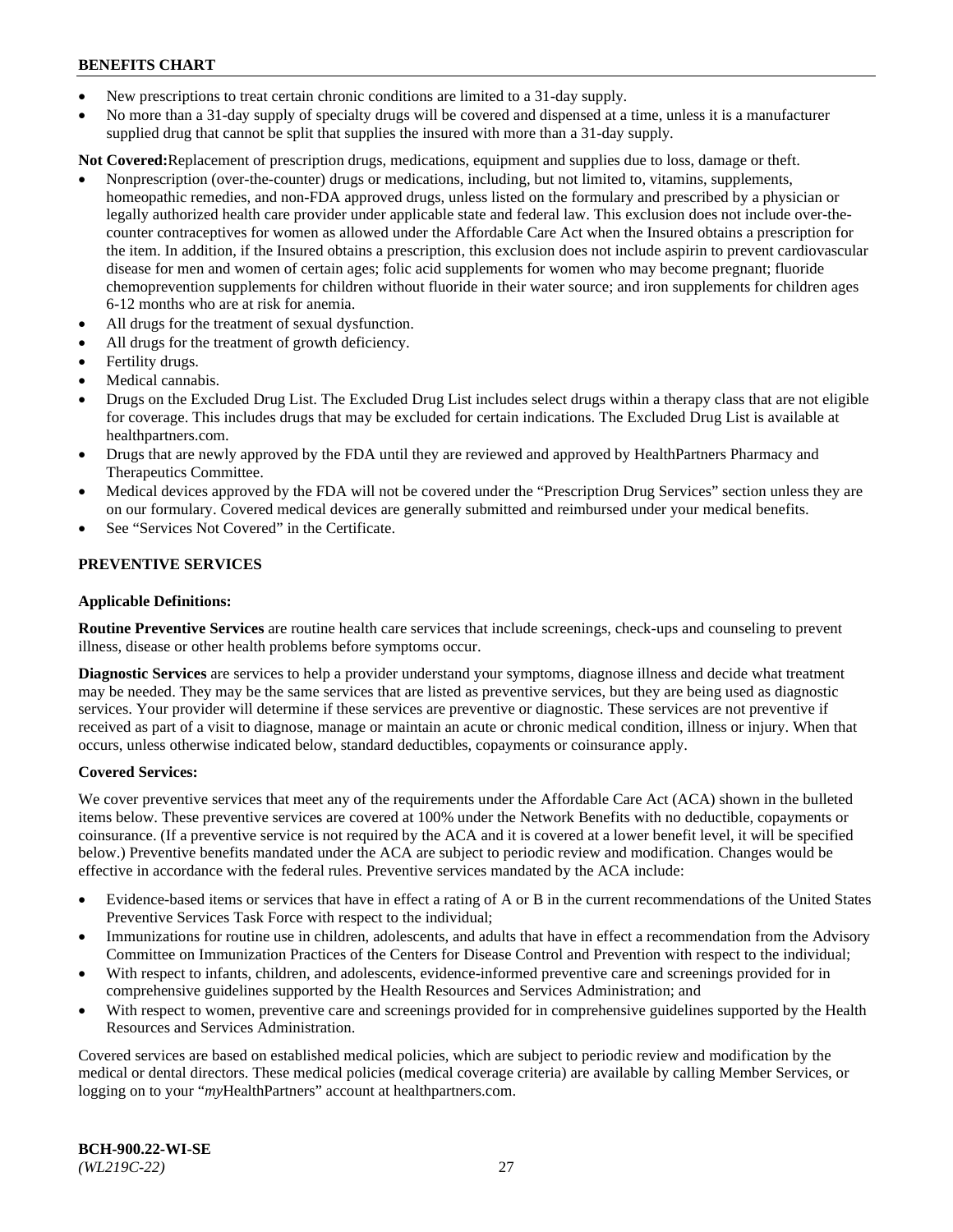## **ACA and state mandated preventive services are covered as follows:**

**Routine health exams and periodic health assessments.** A physician or health care provider will counsel you as to how often health assessments are needed based on age, sex and health status. This includes screening and counseling for tobacco cessation and all FDA approved tobacco cessation medications including over-the-counter drugs (as shown in the Prescription Drug Services section).

| <b>Network Benefits</b>                                     | <b>Non-Network Benefits</b>   |
|-------------------------------------------------------------|-------------------------------|
| 100% of the charges incurred.<br>Deductible does not apply. | 150% of the charges incurred. |

**Child health supervision services.** This includes pediatric preventive services such as newborn screenings, appropriate immunizations, developmental assessments and laboratory services appropriate to the age of the child from birth to 72 months and appropriate immunizations to age 18.

| <b>Network Benefits</b>                                     | <b>Non-Network Benefits</b>  |
|-------------------------------------------------------------|------------------------------|
| 100% of the charges incurred.<br>Deductible does not apply. | 50% of the charges incurred. |

### **Routine prenatal care and exams**

| <b>Network Benefits</b>                                     | <b>Non-Network Benefits</b>  |
|-------------------------------------------------------------|------------------------------|
| 100% of the charges incurred.<br>Deductible does not apply. | 50% of the charges incurred. |

**Routine postnatal care.** This includes health exams, assessments, education and counseling relating to the period immediately after childbirth.

| <b>Network Benefits</b>                                     | <b>Non-Network Benefits</b>  |
|-------------------------------------------------------------|------------------------------|
| 100% of the charges incurred.<br>Deductible does not apply. | 50% of the charges incurred. |

**Routine screening procedures for cancer.** This includes colorectal screening and other cancer screenings recommended by the USPSTF with an A or B rating. Women's preventive health services below describe additional routine screening procedures for cancer.

| <b>Network Benefits</b>                                     | <b>Non-Network Benefits</b>   |
|-------------------------------------------------------------|-------------------------------|
| 100% of the charges incurred.<br>Deductible does not apply. | 150% of the charges incurred. |

**Professional voluntary family planning services.** This includes services to prevent or delay a pregnancy, including counseling and education. Services must be provided by a licensed provider.

| <b>Network Benefits</b>                                     | <b>Non-Network Benefits</b>  |
|-------------------------------------------------------------|------------------------------|
| 100% of the charges incurred.<br>Deductible does not apply. | 50% of the charges incurred. |

# **Adult immunizations**

| Network Benefits                                            | <b>Non-Network Benefits</b>  |
|-------------------------------------------------------------|------------------------------|
| 100% of the charges incurred.<br>Deductible does not apply. | 50% of the charges incurred. |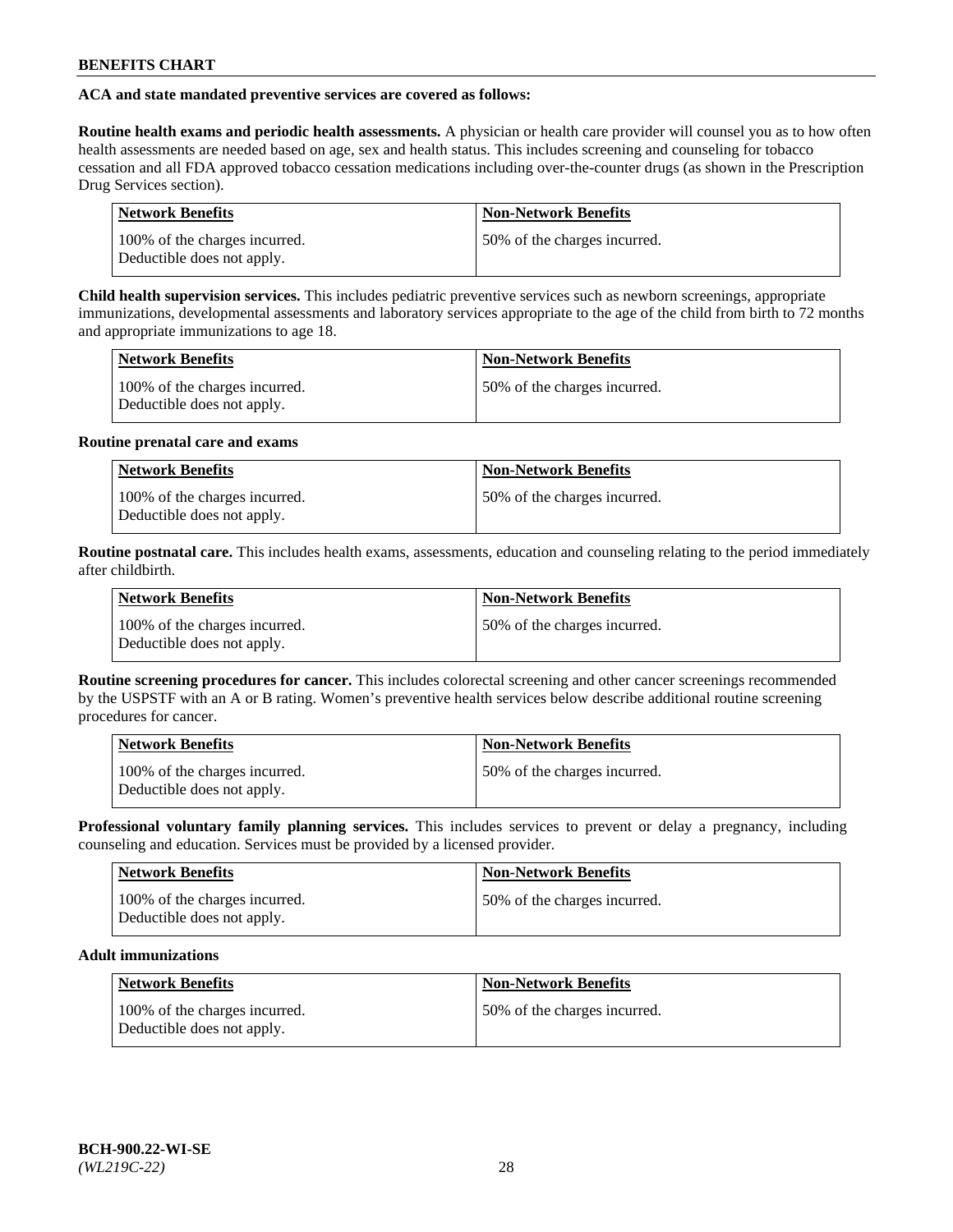**Women's preventive health services.** This includes mammograms, screenings for cervical cancer (pap smears), breast pumps, human papillomavirus (HPV) testing, counseling for sexually transmitted infections, counseling and screening for human immunodeficiency virus (HIV), and all FDA approved contraceptive methods as prescribed by a doctor, sterilization procedures, education and counseling (see the Prescription Drug Services section for coverage of oral contraceptive drugs). We also provide genetic screening for BRCA if someone in your family has the gene or you have a diagnosis of cancer.

The U.S. Preventive Services Task Force (USPSTF) recommends screening mammography, with or without clinical breast examination (CBE), every 1-2 years for women aged 40 and older. For women age 50 and older, we cover an annual mammogram.

| <b>Network Benefits</b>                                     | <b>Non-Network Benefits</b>  |
|-------------------------------------------------------------|------------------------------|
| 100% of the charges incurred.<br>Deductible does not apply. | 50% of the charges incurred. |

**Obesity screening and management.** We cover obesity screening and counseling for all ages during a routine preventive care exam. If you are age 18 or older and have a body mass index of 30 or more, we also cover intensive obesity management to help you lose weight. Your primary care doctor can coordinate these services.

| Network Benefits                                            | <b>Non-Network Benefits</b>  |
|-------------------------------------------------------------|------------------------------|
| 100% of the charges incurred.<br>Deductible does not apply. | 50% of the charges incurred. |

**In addition to any ACA or state mandated preventive services referenced above, we cover the following eligible services:**

### **Routine eye and hearing exams**

| <b>Network Benefits</b>                                     | <b>Non-Network Benefits</b>  |
|-------------------------------------------------------------|------------------------------|
| 100% of the charges incurred.<br>Deductible does not apply. | 50% of the charges incurred. |

**Ovarian cancer surveillance test for women who are at risk.** "At risk for ovarian cancer" means (1) having a family history that includes any of the following: one or more first-degree or second-degree relatives with ovarian cancer, clusters of female relatives with breast cancer or nonpolyposis colorectal cancer; or (2) testing positive for BRCA1 or BRCA2 mutations. "Surveillance test for ovarian cancer" means annual screening using CA-125 serum tumor marker testing, transvaginal ultrasound, pelvic examination or other proven ovarian screening tests currently being evaluated by the federal Food and Drug Administration or by the National Cancer Institute.

| <b>Network Benefits</b>                               | <b>Non-Network Benefits</b>                           |
|-------------------------------------------------------|-------------------------------------------------------|
| Coverage level is same as corresponding Network       | Coverage level is same as corresponding Non-Network   |
| Benefits, depending on type of service provided, such | Benefits, depending on type of service provided, such |
| as Diagnostic Imaging Services, Laboratory Services   | as Diagnostic Imaging Services, Laboratory Services   |
| or Office Visits for Illness or Injury, or Preventive | or Office Visits for Illness or Injury, or Preventive |
| Services.                                             | Services.                                             |

**Limitations:**Services are not preventive if received as part of a visit to diagnose, manage or maintain an acute or chronic medical condition, illness or injury. When that occurs, unless otherwise indicated above, standard deductibles, copayments or coinsurance apply.

## **Not Covered:**

See "Services Not Covered" in the Certificate.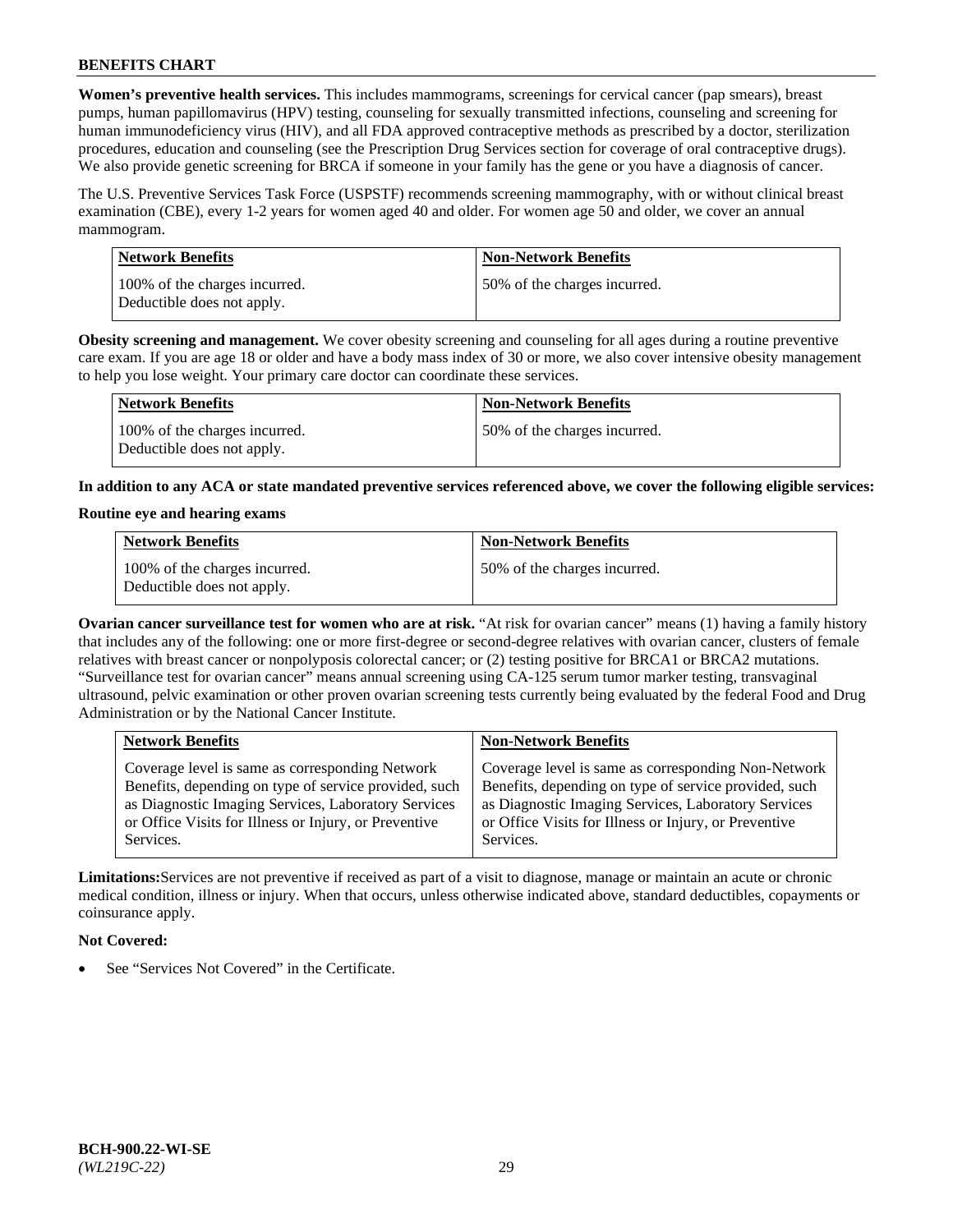# **TELEHEALTH/TELEMEDICINE SERVICES**

#### **Definitions:**

**Telehealth, Telemedicine, or Virtual Care.** This is a means of communication between a health care professional and a patient. This includes the use of secure electronic information, imaging, and communication technologies, including:

- interactive audio or audio-video
- interactive audio with store-and-forward technology
- chat-based and email-based systems
- physician-to-physician consultation
- patient education
- data transmission
- data interpretation
- digital diagnostics (algorithm-enabled diagnostic support)
- digital therapeutics (the use of personal health devices and sensors, either alone or in combination with conventional drug therapies, for disease prevention and management)

#### Services can be delivered:

Synchronously: the patient and health care professional are engaging with one another at the same time; or Asynchronously: the patient and health care professional engage with each other at different points in time.

**Telephone Visits.** Live, synchronous, interactive encounters over the telephone between a patient and a healthcare provider.

**E-visit or chat-based visits.** Asynchronous online or mobile app encounters to discuss a patient's personal health information, vital signs, and other physiologic data or diagnostic images. The healthcare provider reviews and delivers a consultation, diagnosis, prescription or treatment plan after reviewing the patient's visit information.

**Virtuwell®.** This is an online service for you to receive a diagnosis and treatment for certain conditions, such as a cold, flu, ear pain and sinus infections. You may access the Virtuwell website at [virtuwell.com.](https://www.virtuwell.com/)

**Video Visits.** Live, synchronous, interactive encounters using secure web-based video between a patient and a healthcare provider.

### **Covered Services:**

The Plan covers the following methods of receiving care for services that would be eligible under the Plan if the service were provided in person.

#### **Scheduled telephone visits**

| Network Benefits             | Non-Network Benefits         |
|------------------------------|------------------------------|
| 70% of the charges incurred. | 50% of the charges incurred. |

#### **E-visits**

## **Access to online care through Virtuwell at [virtuwell.com](https://www.virtuwell.com/)**

| <b>Network Benefits</b>                                     | <b>Non-Network Benefits</b> |
|-------------------------------------------------------------|-----------------------------|
| 100% of the charges incurred.<br>Deductible does not apply. | Not applicable.             |

## **All other E-visits**

| Network Benefits             | <b>Non-Network Benefits</b>  |
|------------------------------|------------------------------|
| 70% of the charges incurred. | 50% of the charges incurred. |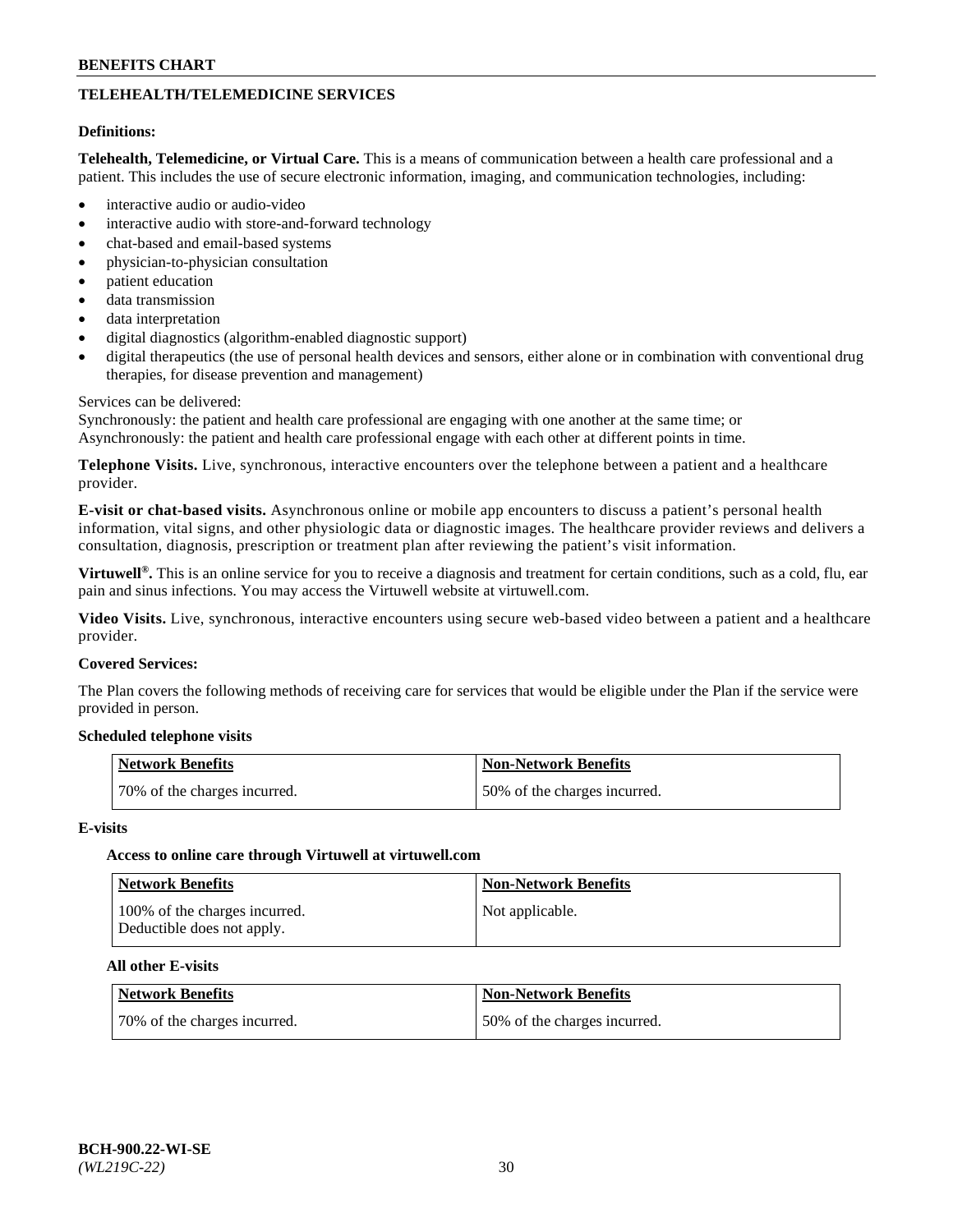## **First three visits**

The first three mental health and substance use disorder treatment visits, urgent care visits, office visits, convenience clinic visits, telephone visits and E-visits (other than Virtuwell) combined in a calendar year are covered at 100%, not subject to the deductible.

Physician services are included; however, charges for day treatment services, group visits, office procedures, laboratory, radiology and other ancillary services are not included and will be subject to the deductible and coinsurance and/or copayment.

## **Video visits**

| <b>Network Benefits</b>                                      | <b>Non-Network Benefits</b>                            |
|--------------------------------------------------------------|--------------------------------------------------------|
| Coverage level is same as corresponding Network              | Coverage level is same as corresponding Non-           |
| Benefits, depending on type of service provided, such as     | Network Benefits, depending on type of service         |
| Office Visits for Illness or Injury, Inpatient or Outpatient | provided, such as Office Visits for Illness or Injury, |
| Hospital Services.                                           | Inpatient or Outpatient Hospital Services.             |

### **Not Covered:**

See "Services Not Covered" in the Certificate.

## **TRANSPLANT SERVICES**

### **Applicable Definitions:**

**Autologous.** This is when the source of cells is from the individual's own marrow or stem cells.

**Allogeneic.** This is when the source of cells is from a related or unrelated donor's marrow or stem cells.

**Allogeneic Bone Marrow Transplant.** This is when the bone marrow is harvested from the related or unrelated donor and stored. The patient undergoes treatment which includes tumor ablation with high-dose chemotherapy and/or radiation. The bone marrow is reinfused (transplanted).

**Autologous Bone Marrow Transplant.** This is when the bone marrow is harvested from the individual and stored. The patient undergoes treatment which includes tumor ablation with high-dose chemotherapy and/or radiation. The bone marrow is reinfused (transplanted).

**Autologous/Allogeneic Stem Cell Support.** This is a treatment process that includes stem cell harvest from either bone marrow or peripheral blood, tumor ablation with high-dose chemotherapy and/or radiation, stem cell reinfusion, and related care. Autologous/allogeneic bone marrow transplantation and high dose chemotherapy with peripheral stem cell rescue/support are considered to be autologous/allogeneic stem cell support.

**Designated Transplant Center.** This is any health care provider, group or association of health care providers designated by us to provide services, supplies or drugs for specified transplants for our Insureds.

**Transplant Services.** This is transplantation (including retransplants) of the human organs or tissue listed below, including all related post-surgical treatment, follow-up care and drugs and multiple transplants for a related cause. Transplant services do not include other organ or tissue transplants or surgical implantation of mechanical devices functioning as a human organ, except surgical implantation of an FDA approved Ventricular Assist Device (VAD) or total artificial heart, functioning as a temporary bridge to heart transplantation.

Prior authorization is required prior to consultation to support coordination of care and benefits.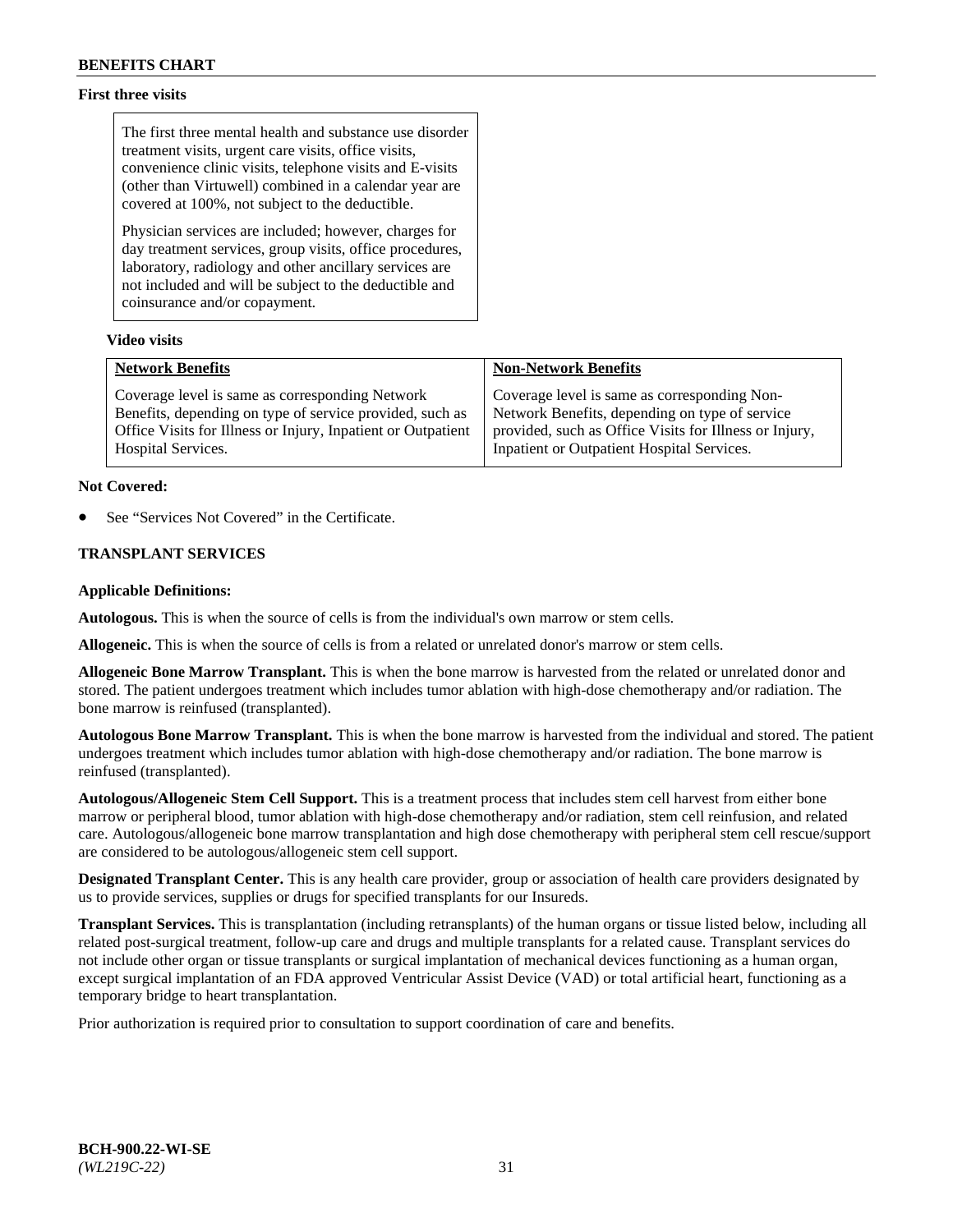## **Covered Services:**

We cover eligible transplant services (as defined above) while you are covered under the Certificate. Transplants that will be considered for coverage are limited to the following:

- Kidney transplants for end-stage disease.
- Cornea transplants for end-stage disease.
- Heart transplants for end-stage disease.
- Lung transplants or heart/lung transplants for: (1) primary pulmonary hypertension; (2) Eisenmenger's syndrome; (3) endstage pulmonary fibrosis; (4) alpha 1 antitrypsin disease; (5) cystic fibrosis; and (6) emphysema.
- Liver transplants for: (1) biliary atresia in children; (2) primary biliary cirrhosis; (3) post-acute viral infection (including hepatitis A, hepatitis B antigen e negative and hepatitis C) causing acute atrophy or post-necrotic cirrhosis; (4) primary sclerosing cholangitis; (5) alcoholic cirrhosis; and (6) hepatocellular carcinoma.
- Allogeneic bone marrow transplants or peripheral stem cell support associated with high dose chemotherapy for: (1) acute myelogenous leukemia; (2) acute lymphocytic leukemia; (3) chronic myelogenous leukemia; (4) severe combined immunodeficiency disease; (5) Wiskott-Aldrich syndrome; (6) aplastic anemia; (7) sickle cell anemia; (8) non-relapsed or relapsed non-Hodgkin's lymphoma; (9) multiple myeloma; and (10) testicular cancer.
- Autologous bone marrow transplants or peripheral stem cell support associated with high-dose chemotherapy for: (1) acute leukemias; (2) non-Hodgkin's lymphoma; (3) Hodgkin's disease; (4) Burkitt's lymphoma; (5) neuroblastoma; (6) multiple myeloma; (7) chronic myelogenous leukemia; and (8) non-relapsed non-Hodgkin's lymphoma.
- Pancreas transplants for simultaneous pancreas-kidney transplants for diabetes, pancreas after kidney, living related segmental simultaneous pancreas kidney transplantation and pancreas transplant alone.

To receive Network Benefits, charges for transplant services must be incurred at a Designated Transplant Center.

The transplant-related treatment provided, including expenses incurred for directly related donor services, shall be subject to and in accordance with the provisions, limitations, maximums and other terms of the Certificate.

Medical and hospital expenses of the donor are covered only when the recipient is an Insured and the transplant and directly related donor expenses have been prior authorized for coverage. Treatment of medical complications that may occur to the donor are not covered. Donors are not considered Insureds, and are therefore not eligible for the rights afforded to Insureds under the Certificate.

The list of eligible transplant services and coverage determinations are based on established medical policies, which are subject to periodic review and modification by the medical director.

| <b>Network Benefits</b>                          | <b>Non-Network Benefits</b>                          |
|--------------------------------------------------|------------------------------------------------------|
| See Network Inpatient Hospital Services Benefit. | See Non-Network Inpatient Hospital Services Benefit. |

**Kidney disease treatment.** We cover services for kidney disease treatment, including dialysis, transplantation and donor related services. Donor related expenses are covered as described above.

| <b>Network Benefits</b>                               | <b>Non-Network Benefits</b>                           |
|-------------------------------------------------------|-------------------------------------------------------|
| Coverage level is same as corresponding Network       | Coverage level is same as corresponding Non-Network   |
| Benefits, depending on type of service provided, such | Benefits, depending on type of service provided, such |
| as Office Visits for Illness or Injury, Inpatient or  | as Office Visits for Illness or Injury, Inpatient or  |
| <b>Outpatient Hospital Services.</b>                  | <b>Outpatient Hospital Services.</b>                  |